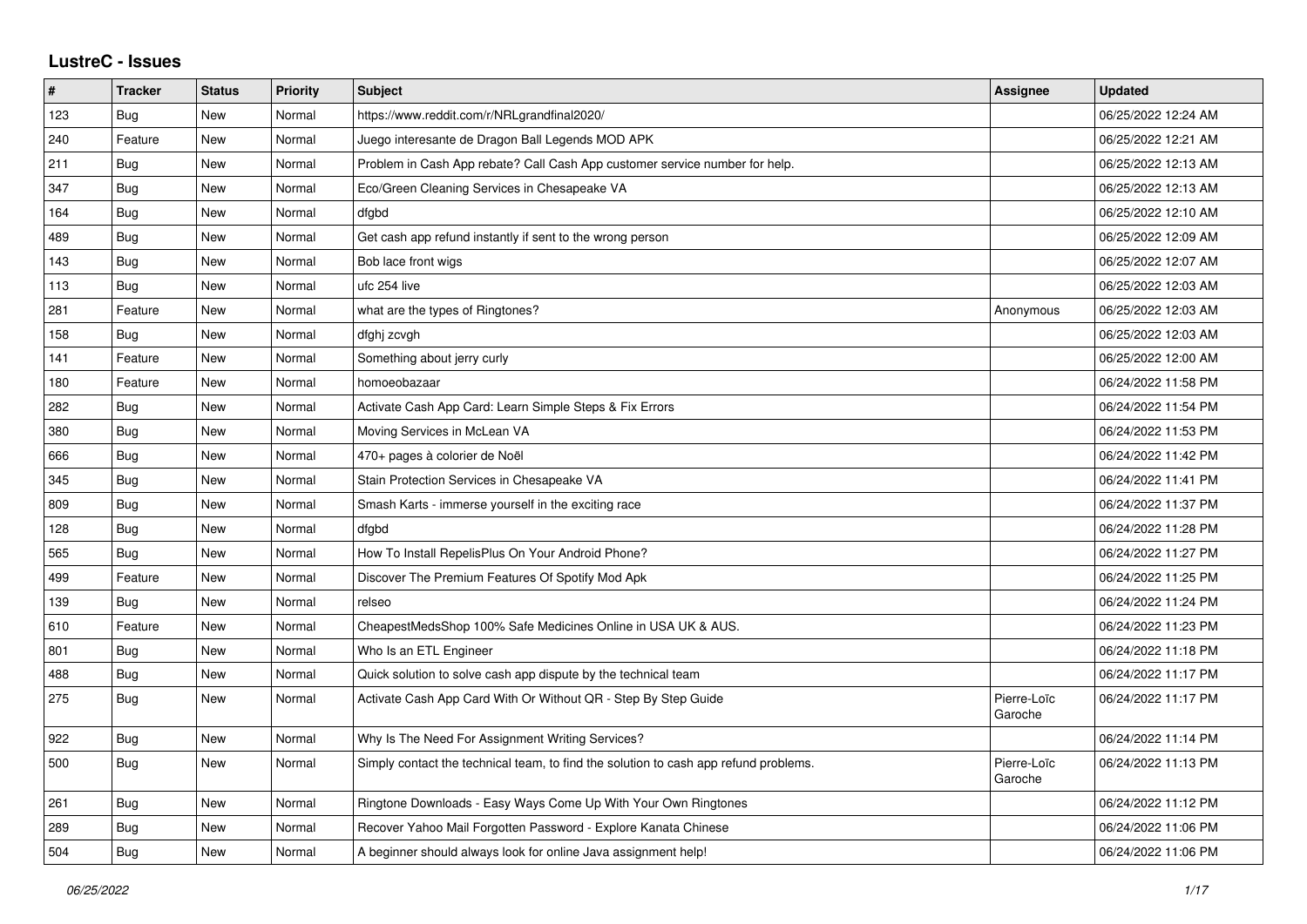| $\vert$ # | <b>Tracker</b> | <b>Status</b> | <b>Priority</b> | Subject                                                                                                      | <b>Assignee</b>        | <b>Updated</b>      |
|-----------|----------------|---------------|-----------------|--------------------------------------------------------------------------------------------------------------|------------------------|---------------------|
| 515       | <b>Bug</b>     | New           | Normal          | Fragment Nike Dunk High Tokyo Fake                                                                           |                        | 06/24/2022 11:05 PM |
| 278       | <b>Bug</b>     | <b>New</b>    | Normal          | Cash App Help & Solutions - Here You Will Get Better Assistance                                              |                        | 06/24/2022 10:58 PM |
| 267       | Bug            | New           | Normal          | How To Use Internet Radio Services To Listen To Your Favorite Songs                                          |                        | 06/24/2022 10:58 PM |
| 157       | <b>Bug</b>     | New           | Normal          | Forget cash app pin                                                                                          |                        | 06/24/2022 10:57 PM |
| 175       | Feature        | New           | Normal          | All About Cash App Transfer Fail Problems                                                                    |                        | 06/24/2022 10:57 PM |
| 505       | <b>Bug</b>     | New           | Normal          | www.trendmicro.com/activate                                                                                  |                        | 06/24/2022 10:56 PM |
| 255       | Feature        | New           | Normal          | best doctor for psoriasis                                                                                    |                        | 06/24/2022 10:54 PM |
| 494       | <b>Bug</b>     | New           | Normal          | <b>Buy Discussion Post</b>                                                                                   |                        | 06/24/2022 10:53 PM |
| 210       | Bug            | New           | Normal          | Issue with check symbol in Cash App? Dial assist number with calling Cash App customer service phone number. |                        | 06/24/2022 10:52 PM |
| 234       | <b>Bug</b>     | New           | Normal          | My Personal Experience With the College Writing Services                                                     |                        | 06/24/2022 10:43 PM |
| 491       | Feature        | New           | Normal          | Automatically download and paste Reddit wallpapers into Windows                                              |                        | 06/24/2022 10:43 PM |
| 197       | Bug            | New           | Normal          | SBL JABORANDI PLUS HAIR OIL - COMPLETE SCALP CARE (100ML)                                                    |                        | 06/24/2022 10:37 PM |
| 316       | Bug            | New           | Normal          | Finden Sie den besten Klingelton für Ihr Telefon                                                             |                        | 06/24/2022 10:28 PM |
| 506       | Bug            | New           | Normal          | www.trendmicro.com/activate                                                                                  |                        | 06/24/2022 10:19 PM |
| 219       | Bug            | <b>New</b>    | Normal          | Free Ringtones for Cell Phones.                                                                              |                        | 06/24/2022 10:17 PM |
| 251       | Bug            | New           | Normal          | All About Cash App Transfer Fail Problems                                                                    | Pierre-Loïc<br>Garoche | 06/24/2022 10:14 PM |
| 284       | Bug            | New           | Normal          | All About Cash App Transfer Fail Problems                                                                    |                        | 06/24/2022 10:09 PM |
| 194       | Bug            | New           | Normal          | lace closure wigs                                                                                            |                        | 06/24/2022 10:09 PM |
| 480       | Bug            | New           | Normal          | Nur Online Shop                                                                                              |                        | 06/24/2022 10:07 PM |
| 674       | <b>Bug</b>     | New           | Normal          | The best game in 2021                                                                                        | Pierre-Loïc<br>Garoche | 06/24/2022 10:05 PM |
| 269       | Bug            | New           | Normal          | Is there such a site for app design?                                                                         | Anonymous              | 06/24/2022 09:59 PM |
| 649       | Feature        | New           | Normal          | Pear Health Benefits                                                                                         |                        | 06/24/2022 09:49 PM |
| 247       | <b>Bug</b>     | <b>New</b>    | Normal          | best 4 Channel Amp                                                                                           |                        | 06/24/2022 09:44 PM |
| 183       | Bug            | New           | Normal          | Nursing Assignment Help Online                                                                               |                        | 06/24/2022 09:42 PM |
| 721       | Bug            | New           | Normal          | Cómo instalar un Mod Apk                                                                                     |                        | 06/24/2022 09:39 PM |
| 181       | Bug            | New           | Normal          | <b>Healthcare Custom Writing Services</b>                                                                    |                        | 06/24/2022 09:38 PM |
| 74        | <b>Bug</b>     | New           | Normal          | const is not supported inside contract                                                                       | Pierre-Loïc<br>Garoche | 06/24/2022 09:36 PM |
| 496       | Bug            | New           | Normal          | What is Live NetTV?                                                                                          |                        | 06/24/2022 09:22 PM |
| 707       | Bug            | New           | Normal          | Why Accounting Assignments Are Beneficial For The Students?                                                  | Pierre-Loïc<br>Garoche | 06/24/2022 09:16 PM |
| 789       | Bug            | New           | Normal          | Full version                                                                                                 |                        | 06/24/2022 09:11 PM |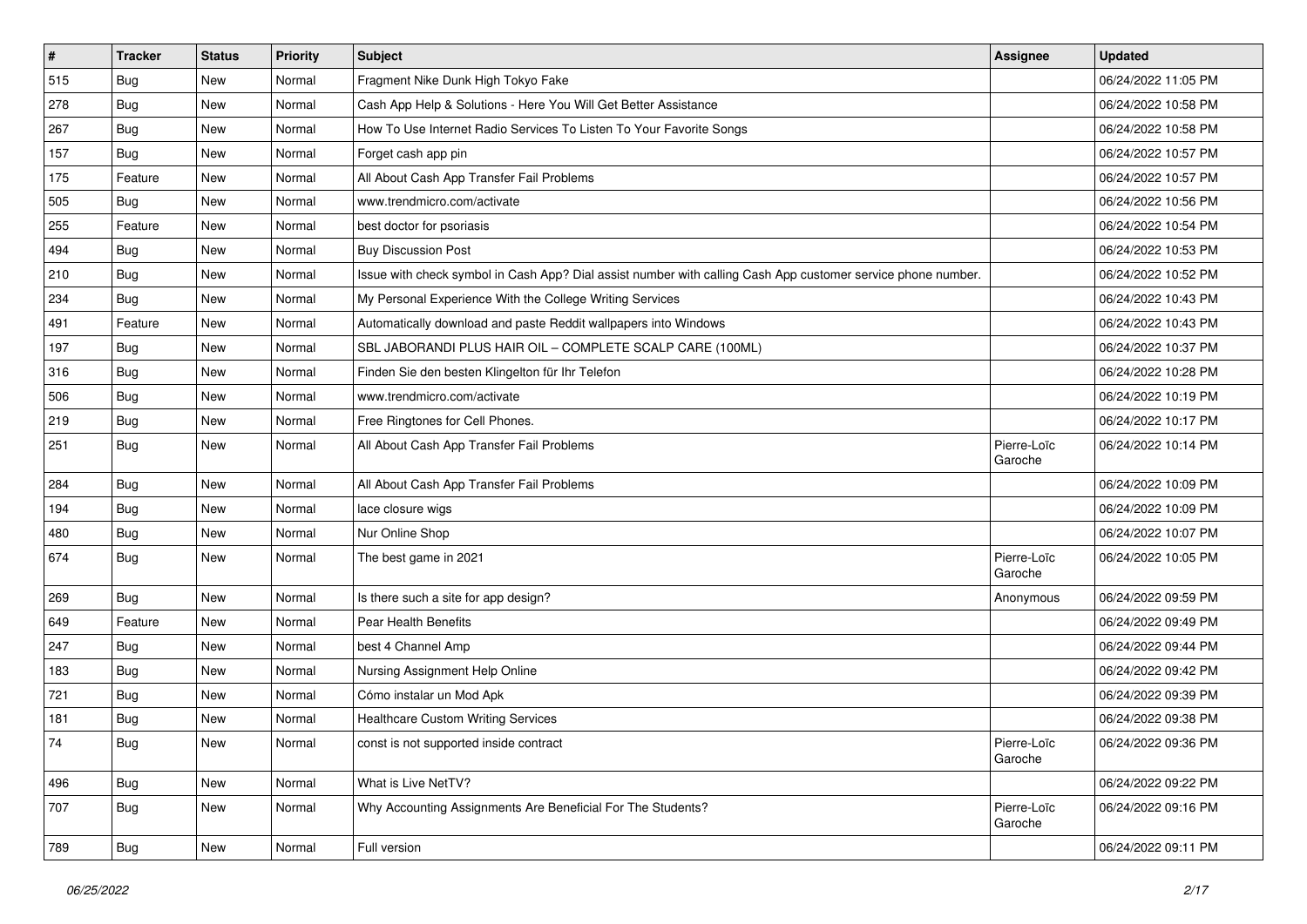| $\vert$ # | <b>Tracker</b> | <b>Status</b> | <b>Priority</b> | Subject                                                                                  | <b>Assignee</b>        | <b>Updated</b>      |
|-----------|----------------|---------------|-----------------|------------------------------------------------------------------------------------------|------------------------|---------------------|
| 541       | <b>Bug</b>     | New           | Normal          | How to fix the cash app payment failed errors?                                           |                        | 06/24/2022 09:04 PM |
| 490       | <b>Bug</b>     | New           | Normal          | Unlock cash app account by getting quick solutions from the technical executives         |                        | 06/24/2022 09:04 PM |
| 168       | <b>Bug</b>     | New           | Normal          | UFC 256 Live Stream Online                                                               |                        | 06/24/2022 08:59 PM |
| 589       | Bug            | New           | Normal          | How can I get the cash app phone number of customer support?                             |                        | 06/24/2022 08:57 PM |
| 568       | Bug            | New           | Normal          | Instale a versão mais recente do YouTube Premium                                         |                        | 06/24/2022 08:51 PM |
| 237       | Feature        | New           | Normal          | HP Printer Assistant Software   Download & Install HP Assistant                          |                        | 06/24/2022 08:40 PM |
| 333       | <b>Bug</b>     | New           | Normal          | Mold Removal Services in Norfolk VA                                                      |                        | 06/24/2022 08:37 PM |
| 623       | Bug            | New           | Normal          | Listen to online radio stations for mobile phones                                        |                        | 06/24/2022 08:21 PM |
| 640       | <b>Bug</b>     | New           | Normal          | play game with me                                                                        |                        | 06/24/2022 08:20 PM |
| 759       | <b>Bug</b>     | New           | Normal          | Canon IJ Network Tool                                                                    | Pierre-Loïc<br>Garoche | 06/24/2022 08:18 PM |
| 510       | Feature        | <b>New</b>    | Normal          | Fashion                                                                                  | Anonymous              | 06/24/2022 08:12 PM |
| 88        | Bug            | New           | Normal          | kind2 output: When for node arguments                                                    | Pierre-Loïc<br>Garoche | 06/24/2022 08:12 PM |
| 258       | <b>Bug</b>     | New           | Normal          | Fake Nike Dunk High AMBUSH Deep Royal                                                    |                        | 06/24/2022 08:07 PM |
| 537       | Bug            | New           | Normal          | Get tech assistance with customer support on ATT Yahoo email login issue.                |                        | 06/24/2022 08:07 PM |
| 664       | <b>Bug</b>     | New           | Normal          | Tea TV Apk Download - The Best Way to Watch Movies Offline                               |                        | 06/24/2022 08:01 PM |
| 495       | Bug            | New           | Normal          | Twitch Clip Downloader Download Twitch Clips Online 2021                                 |                        | 06/24/2022 07:59 PM |
| 629       | <b>Bug</b>     | New           | Normal          | How Can I Load Cash App Card at Walmart straight away?                                   |                        | 06/24/2022 07:55 PM |
| 189       | <b>Bug</b>     | New           | Normal          | <b>College Biology Writing Services</b>                                                  |                        | 06/24/2022 07:52 PM |
| 501       | Bug            | New           | Normal          | How Do I Annihilate Cash App Transfer Failed Problems Effectively                        | Pierre-Loïc<br>Garoche | 06/24/2022 07:51 PM |
| 228       | <b>Bug</b>     | New           | Normal          | Why Does Cash App Transaction Failed? - Here Is the Answer                               |                        | 06/24/2022 07:49 PM |
| 497       | <b>Bug</b>     | New           | Normal          | Fake Nike Dunk Low Off-White Lot 50                                                      |                        | 06/24/2022 07:45 PM |
| 502       | <b>Bug</b>     | New           | Normal          | Les instructions pour définir des sonneries pour iPhone sont simples et faciles à suivre |                        | 06/24/2022 07:41 PM |
| 687       | Bug            | New           | Normal          | How to use twitch.tv/activate?                                                           |                        | 06/24/2022 07:39 PM |
| 248       | <b>Bug</b>     | New           | Normal          | Mobile ringtones and attractiveness ringtones                                            |                        | 06/24/2022 07:37 PM |
| 133       | <b>Bug</b>     | New           | Normal          | craftlabs                                                                                |                        | 06/24/2022 07:33 PM |
| 336       | <b>Bug</b>     | New           | Normal          | Tile & Grout Cleaning Services in Norfolk VA                                             |                        | 06/24/2022 07:24 PM |
| 169       | <b>Bug</b>     | New           | Normal          | CV Maker - UAE CV Writing Agency                                                         |                        | 06/24/2022 07:22 PM |
| 508       | <b>Bug</b>     | New           | Normal          | hire a professional dissertation help                                                    |                        | 06/24/2022 07:21 PM |
| 696       | Bug            | New           | Normal          | How to Install the TuMangaOnline App                                                     |                        | 06/24/2022 07:20 PM |
| 719       | Bug            | New           | Normal          | How Do I Send \$5000 Through Cash App Account With Ease?                                 |                        | 06/24/2022 07:15 PM |
| 622       | <b>Bug</b>     | New           | Normal          | CheapestMedsShop   100% Safe Medicines Online in UK & AUS.                               |                        | 06/24/2022 07:10 PM |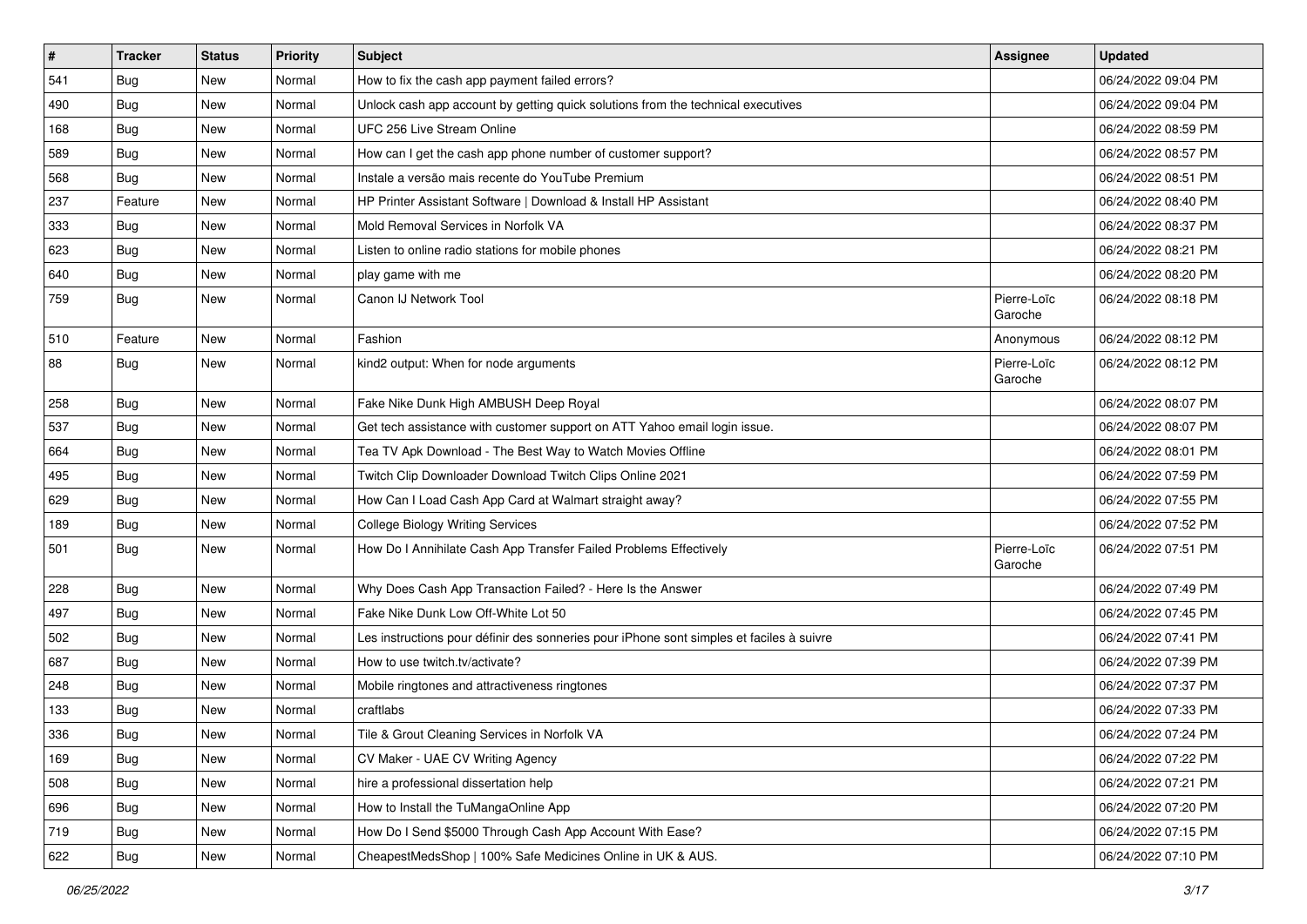| $\vert$ # | <b>Tracker</b> | <b>Status</b> | Priority | Subject                                                                                                                                                                                                                                                               | <b>Assignee</b>        | <b>Updated</b>      |
|-----------|----------------|---------------|----------|-----------------------------------------------------------------------------------------------------------------------------------------------------------------------------------------------------------------------------------------------------------------------|------------------------|---------------------|
| 549       | <b>Bug</b>     | New           | Normal   | Radio Luisteren                                                                                                                                                                                                                                                       |                        | 06/24/2022 07:01 PM |
| 75        | Bug            | <b>New</b>    | Normal   | exception File "checks/algebraicLoop.ml", line 368, characters 16-22: Assertion failed                                                                                                                                                                                |                        | 06/24/2022 06:55 PM |
| 555       | <b>Bug</b>     | New           | Normal   | web design development in hyderabad                                                                                                                                                                                                                                   |                        | 06/24/2022 06:49 PM |
| 150       | <b>Bug</b>     | New           | Normal   | dfgh                                                                                                                                                                                                                                                                  |                        | 06/24/2022 06:46 PM |
| 231       | Bug            | New           | Normal   | Is the ringtone download difficult or not?                                                                                                                                                                                                                            | Pierre-Loïc<br>Garoche | 06/24/2022 06:35 PM |
| 522       | Feature        | New           | Normal   | Can You Check App Limits, If Cash app won't let me send money?                                                                                                                                                                                                        |                        | 06/24/2022 06:33 PM |
| 487       | Bug            | New           | Normal   | Cheap Fake Dunks                                                                                                                                                                                                                                                      |                        | 06/24/2022 06:29 PM |
| 574       | <b>Bug</b>     | New           | Normal   | How to fix the Epson printer offline issue due to a wired connection?                                                                                                                                                                                                 |                        | 06/24/2022 06:23 PM |
| 120       | <b>Bug</b>     | New           | Normal   | ghfjtkx                                                                                                                                                                                                                                                               | Pierre-Loïc<br>Garoche | 06/24/2022 06:21 PM |
| 604       | Bug            | <b>New</b>    | Normal   | <b>Idle Game Online</b>                                                                                                                                                                                                                                               |                        | 06/24/2022 06:16 PM |
| 473       | Bug            | New           | Normal   | Floor Stripping Arlington MA                                                                                                                                                                                                                                          |                        | 06/24/2022 06:14 PM |
| 257       | <b>Bug</b>     | New           | Normal   | Best latte machines                                                                                                                                                                                                                                                   |                        | 06/24/2022 06:11 PM |
| 788       | Bug            | New           | Normal   | Intro Maker Mod APK                                                                                                                                                                                                                                                   |                        | 06/24/2022 06:06 PM |
| 470       | Bug            | New           | Normal   | Commercial Floor Cleaning Westchester MA                                                                                                                                                                                                                              |                        | 06/24/2022 06:00 PM |
| 461       | Bug            | New           | Normal   | Germs Removal Medford MA                                                                                                                                                                                                                                              |                        | 06/24/2022 05:59 PM |
| 567       | Bug            | New           | Normal   | Singapore assignment help                                                                                                                                                                                                                                             |                        | 06/24/2022 05:55 PM |
| 547       | <b>Bug</b>     | New           | Normal   | Get rid of the issue of cash app down by calling experts.                                                                                                                                                                                                             |                        | 06/24/2022 05:42 PM |
| 764       | <b>Bug</b>     | New           | Normal   | What is available to see what I can watch HBO Max?                                                                                                                                                                                                                    |                        | 06/24/2022 05:42 PM |
| 292       | Bug            | <b>New</b>    | Normal   | Venmo to Cash App Transfer Of Money- Explore Here                                                                                                                                                                                                                     |                        | 06/24/2022 05:41 PM |
| 593       | <b>Bug</b>     | New           | Normal   | Eiffel Spark Ultimate C2 SN series is a fully synthetic range of advanced performance engine oils blended in high<br>performance fully synthetic (PAO - polyalphaolefin) basestocks fortified with advanced technology additive<br>system, specifically formulated to |                        | 06/24/2022 05:38 PM |
| 244       | <b>Bug</b>     | New           | Normal   | Quels sont les avantages des stations de radio en ligne.                                                                                                                                                                                                              |                        | 06/24/2022 05:37 PM |
| 577       | Bug            | New           | Normal   | Follow these easy steps to make Admiral Casino Login                                                                                                                                                                                                                  |                        | 06/24/2022 05:34 PM |
| 246       | <b>Bug</b>     | New           | Normal   | The Beast App                                                                                                                                                                                                                                                         |                        | 06/24/2022 05:32 PM |
| 603       | <b>Bug</b>     | New           | Normal   | Premiere gratuito da lista de IPTV                                                                                                                                                                                                                                    |                        | 06/24/2022 05:30 PM |
| 466       | Bug            | New           | Normal   | Floor Stripping Westchester MA                                                                                                                                                                                                                                        |                        | 06/24/2022 05:26 PM |
| 193       | <b>Bug</b>     | New           | Normal   | 18% Discount on Homeopathic medicines                                                                                                                                                                                                                                 |                        | 06/24/2022 05:20 PM |
| 190       | <b>Bug</b>     | New           | Normal   | All About Cash App Transfer Fail Problems                                                                                                                                                                                                                             |                        | 06/24/2022 05:20 PM |
| 662       | <b>Bug</b>     | New           | Normal   | Oreo TV Download - The Easiest Way to Watch Live TV                                                                                                                                                                                                                   |                        | 06/24/2022 05:18 PM |
| 581       | <b>Bug</b>     | New           | Normal   | E-Learning Course Help                                                                                                                                                                                                                                                |                        | 06/24/2022 05:18 PM |
| 597       | <b>Bug</b>     | New           | Normal   | Universo s / f Download                                                                                                                                                                                                                                               |                        | 06/24/2022 05:18 PM |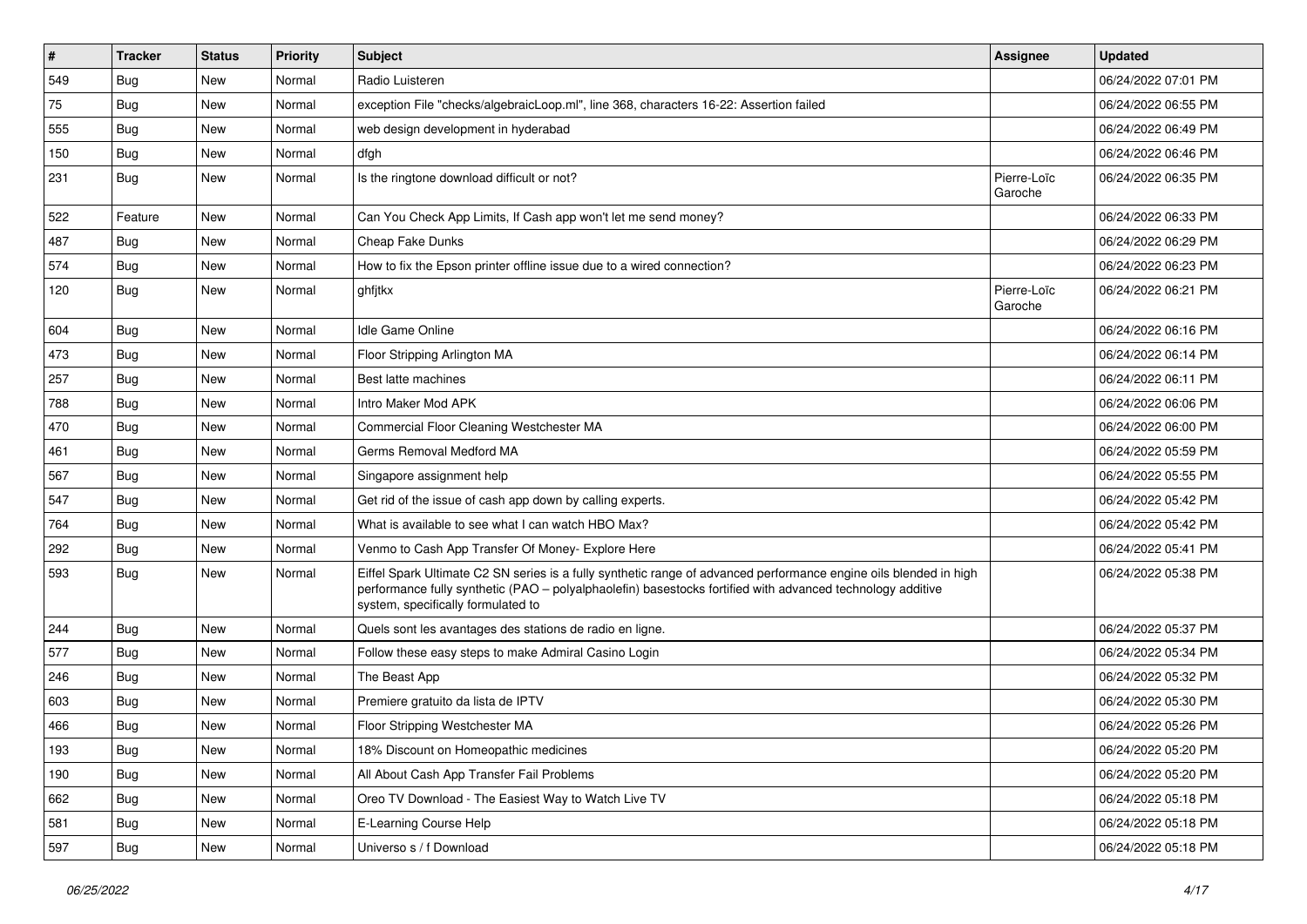| #   | <b>Tracker</b> | <b>Status</b> | <b>Priority</b> | <b>Subject</b>                                                                   | <b>Assignee</b>        | <b>Updated</b>      |
|-----|----------------|---------------|-----------------|----------------------------------------------------------------------------------|------------------------|---------------------|
| 478 | Feature        | New           | Normal          | Is it safe to install third-party WhatsApp GB?                                   |                        | 06/24/2022 05:17 PM |
| 617 | Bug            | New           | Normal          | Buy Vidalista Tablets (Tadalafil) at [\$25 OFF + Free Shipping] Vidalistatablets |                        | 06/24/2022 05:14 PM |
| 543 | Feature        | New           | Normal          | Get tech assistance with customer support on ATT Yahoo email login issue.        |                        | 06/24/2022 05:08 PM |
| 218 | <b>Bug</b>     | New           | Normal          | Popular Educational trends                                                       |                        | 06/24/2022 05:05 PM |
| 642 | Bug            | New           | Normal          | thong tin thoi tiet ngay hom nay                                                 |                        | 06/24/2022 04:48 PM |
| 118 | Bug            | New           | Normal          | golf                                                                             | Anonymous              | 06/24/2022 04:30 PM |
| 799 | <b>Bug</b>     | New           | Normal          | Who Is an ETL Engineer                                                           |                        | 06/24/2022 04:30 PM |
| 712 | Bug            | New           | Normal          | <b>Tips and Tricks</b>                                                           |                        | 06/24/2022 04:19 PM |
| 142 | Feature        | New           | Normal          | About ashimary hair                                                              |                        | 06/24/2022 04:10 PM |
| 616 | <b>Bug</b>     | New           | Normal          | Buy Anavar Tablets   Anavar For Sale in USA, UK & Australia                      |                        | 06/24/2022 03:52 PM |
| 115 | <b>Bug</b>     | New           | Normal          | NFL LIVE STREAM                                                                  |                        | 06/24/2022 03:52 PM |
| 658 | Bug            | New           | Normal          | Watermelon Nutrition Facts And Health Benefits                                   |                        | 06/24/2022 03:36 PM |
| 531 | Bug            | New           | Normal          | Cheap Assignment Writing Service UK                                              | Anonymous              | 06/24/2022 03:32 PM |
| 530 | <b>Bug</b>     | New           | Normal          | Cheap Assignment Writing Service UK                                              | Anonymous              | 06/24/2022 03:21 PM |
| 701 | <b>Bug</b>     | New           | Normal          | Why Law Essay Helper UK is Necessary?                                            |                        | 06/24/2022 03:17 PM |
| 820 | Bug            | New           | Normal          | Metal Slug Apk para Android                                                      |                        | 06/24/2022 03:11 PM |
| 513 | <b>Bug</b>     | New           | Normal          | Unlock cash app account using the easy steps:                                    | Anonymous              | 06/24/2022 03:10 PM |
| 767 | Bug            | New           | Normal          | apkmod                                                                           |                        | 06/24/2022 03:02 PM |
| 639 | <b>Bug</b>     | New           | Normal          | thong tin chinh xac                                                              |                        | 06/24/2022 02:43 PM |
| 520 | <b>Bug</b>     | New           | Normal          | What Is The Major Role Of Cash.app/Help and Support Page?                        |                        | 06/24/2022 02:41 PM |
| 527 | Feature        | New           | Normal          | My Teachers                                                                      |                        | 06/24/2022 02:41 PM |
| 517 | <b>Bug</b>     | New           | Normal          | Proficient tips to take help of cash app support professionals:                  |                        | 06/24/2022 02:37 PM |
| 475 | Bug            | New           | Normal          | Floor Cleaning Arlington MA                                                      |                        | 06/24/2022 02:37 PM |
| 573 | <b>Bug</b>     | New           | Normal          | Experimente lo mejor en la aplicación Apk de juegos gratis                       |                        | 06/24/2022 02:32 PM |
| 132 | <b>Bug</b>     | New           | Normal          | concrete-everything                                                              |                        | 06/24/2022 02:24 PM |
| 771 | <b>Bug</b>     | New           | Normal          | united airlines baggage policy                                                   |                        | 06/24/2022 02:22 PM |
| 644 | <b>Bug</b>     | New           | Normal          | <b>TeaTV App Review</b>                                                          |                        | 06/24/2022 02:20 PM |
| 264 | Bug            | New           | Normal          | We Buy Your Unwanted Car                                                         | Corentin<br>Lauverjat  | 06/24/2022 02:19 PM |
| 200 | <b>Bug</b>     | New           | Normal          | uiopi[o                                                                          |                        | 06/24/2022 02:10 PM |
| 814 | Bug            | New           | Normal          | Stage Fright Cure                                                                | Pierre-Loïc<br>Garoche | 06/24/2022 02:07 PM |
| 516 | <b>Bug</b>     | New           | Normal          | Does Cash App Help To Get Cash App Refund Without Any Interruption?              |                        | 06/24/2022 01:56 PM |
| 492 | <b>Bug</b>     | New           | Normal          | HD Streamz MOD APK v3.5.5 (Keine Werbung)                                        |                        | 06/24/2022 01:56 PM |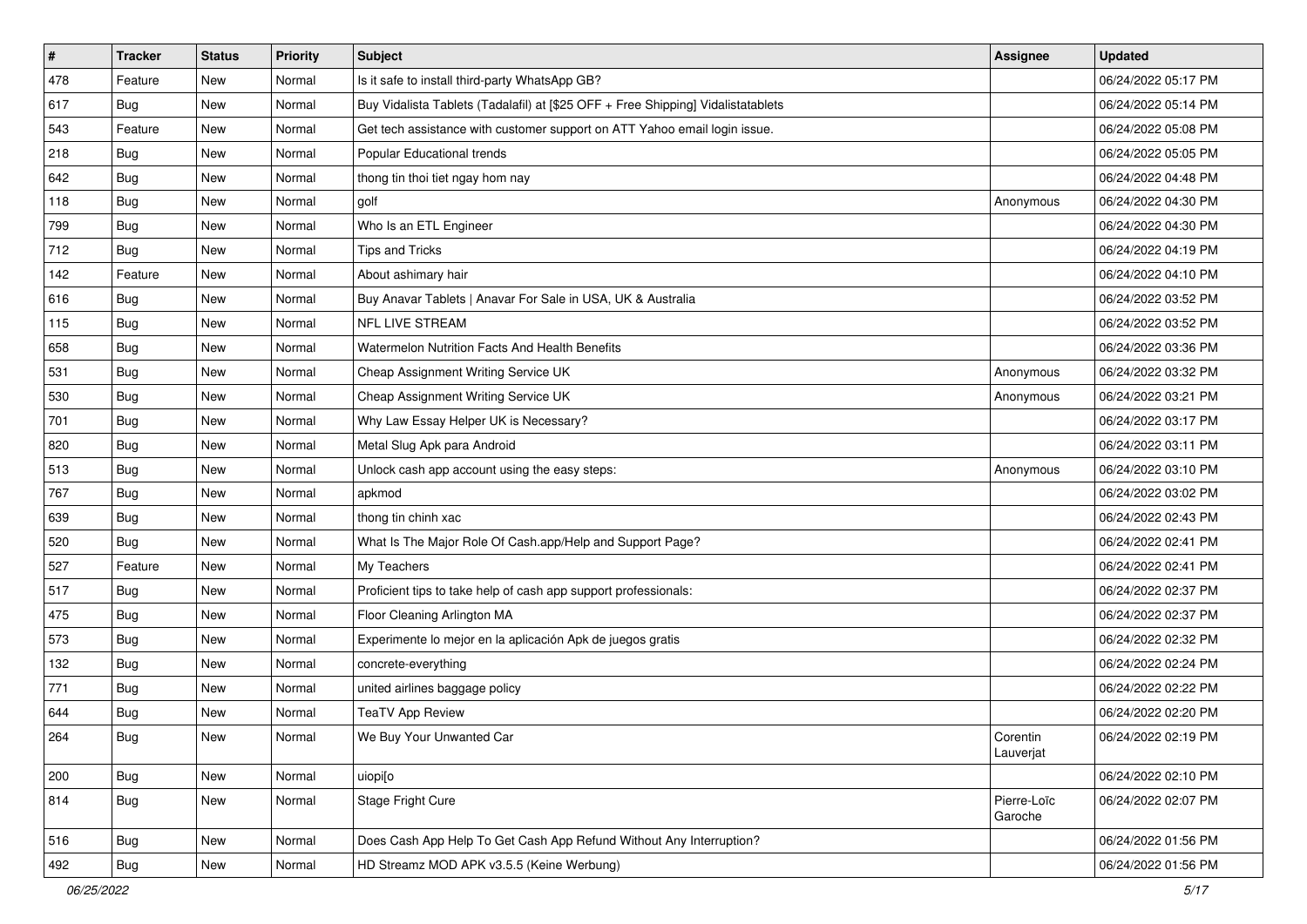| $\vert$ # | <b>Tracker</b> | <b>Status</b> | Priority | <b>Subject</b>                                                                                                                               | <b>Assignee</b>        | <b>Updated</b>      |
|-----------|----------------|---------------|----------|----------------------------------------------------------------------------------------------------------------------------------------------|------------------------|---------------------|
| 503       | Bug            | <b>New</b>    | Normal   | Youtube Premium Apk free download for Android                                                                                                |                        | 06/24/2022 01:56 PM |
| 628       | <b>Bug</b>     | New           | Normal   | CV reviewing services!                                                                                                                       |                        | 06/24/2022 01:53 PM |
| 657       | Bug            | New           | Normal   | <b>Coconut Nutrition Facts And Health Benefits</b>                                                                                           |                        | 06/24/2022 01:49 PM |
| 140       | <b>Bug</b>     | New           | Normal   | sugarbalanceusa                                                                                                                              |                        | 06/24/2022 01:40 PM |
| 507       | <b>Bug</b>     | New           | Normal   | central.bitdefender.com                                                                                                                      |                        | 06/24/2022 01:37 PM |
| 146       | <b>Bug</b>     | New           | Normal   | bayabais                                                                                                                                     |                        | 06/24/2022 01:34 PM |
| 782       | Bug            | New           | Normal   | Comment faire une sonnerie téléphonique                                                                                                      |                        | 06/24/2022 01:32 PM |
| 694       | <b>Bug</b>     | New           | Normal   | How to Get Guidance On How To Cash App Withdrawal Limit?                                                                                     | Christophe<br>Garion   | 06/24/2022 01:30 PM |
| 724       | <b>Bug</b>     | New           | Normal   | Dial Chime Customer support number for a quick response                                                                                      |                        | 06/24/2022 01:30 PM |
| 714       | Bug            | New           | Normal   | Cuevana 3 Premium - Enjoy Your Favorite Movies and TV Shows on Your Smart TV                                                                 |                        | 06/24/2022 01:19 PM |
| 572       | Feature        | New           | Normal   | New features of WhatsApp Plus on Android phones                                                                                              | Pierre-Loïc<br>Garoche | 06/24/2022 12:59 PM |
| 331       | <b>Bug</b>     | New           | Normal   | <b>Water Extraction Services in Norfolk VA</b>                                                                                               |                        | 06/24/2022 12:47 PM |
| 665       | Feature        | New           | Normal   | Look for a dedicated help with finance assignment                                                                                            |                        | 06/24/2022 12:47 PM |
| 116       | <b>Bug</b>     | New           | Normal   | aertaeyg                                                                                                                                     |                        | 06/24/2022 12:43 PM |
| 481       | Bug            | New           | Normal   | Nur Online Shop                                                                                                                              |                        | 06/24/2022 12:42 PM |
| 772       | <b>Bug</b>     | New           | Normal   | united airlines baggage policy                                                                                                               |                        | 06/24/2022 12:30 PM |
| 76        | Bug            | New           | Normal   | Import error: Load error: imported node real_to_int declared in a regular Lustre file. File "include/conv.lusi", line 1,<br>characters 0-64: |                        | 06/24/2022 12:10 PM |
| 717       | Bug            | <b>New</b>    | Normal   | Disney Plus Apk - Watch Movies and TV Shows on Your Device                                                                                   |                        | 06/24/2022 12:00 PM |
| 592       | Bug            | New           | Normal   | Deezer Premium APK - Baixe músicas de qualquer lugar do mundo de graça                                                                       |                        | 06/24/2022 12:00 PM |
| 126       | Feature        | New           | Normal   | Stussy Air Force 1 replica                                                                                                                   |                        | 06/24/2022 11:53 AM |
| 136       | <b>Bug</b>     | New           | Normal   | snappow                                                                                                                                      |                        | 06/24/2022 11:40 AM |
| 680       | Feature        | New           | Normal   | Word Jewels 2                                                                                                                                |                        | 06/24/2022 11:32 AM |
| 521       | Feature        | New           | Normal   | Check out the Cash app Card balance for an overdraft.                                                                                        | Pierre-Loïc<br>Garoche | 06/24/2022 11:26 AM |
| 519       | <b>Bug</b>     | <b>New</b>    | Normal   | Are you finding online UK Assignment writers?                                                                                                |                        | 06/24/2022 11:13 AM |
| 561       | <b>Bug</b>     | New           | Normal   | Enjoy the Full YouTube Premium Experience With YouTube Premium Membership                                                                    |                        | 06/24/2022 11:10 AM |
| 260       | <b>Bug</b>     | New           | Normal   | Web Design Services Near Me                                                                                                                  |                        | 06/24/2022 10:54 AM |
| 601       | <b>Bug</b>     | New           | Normal   | Best Essay Writing Service UK                                                                                                                | Pierre-Loïc<br>Garoche | 06/24/2022 10:50 AM |
| 525       | <b>Bug</b>     | <b>New</b>    | Normal   | If you don't have a QR code: How to activate cash app card in app                                                                            |                        | 06/24/2022 10:47 AM |
| 599       | Bug            | New           | Normal   | Do you know how to delete cash app account from your computer?                                                                               |                        | 06/24/2022 10:42 AM |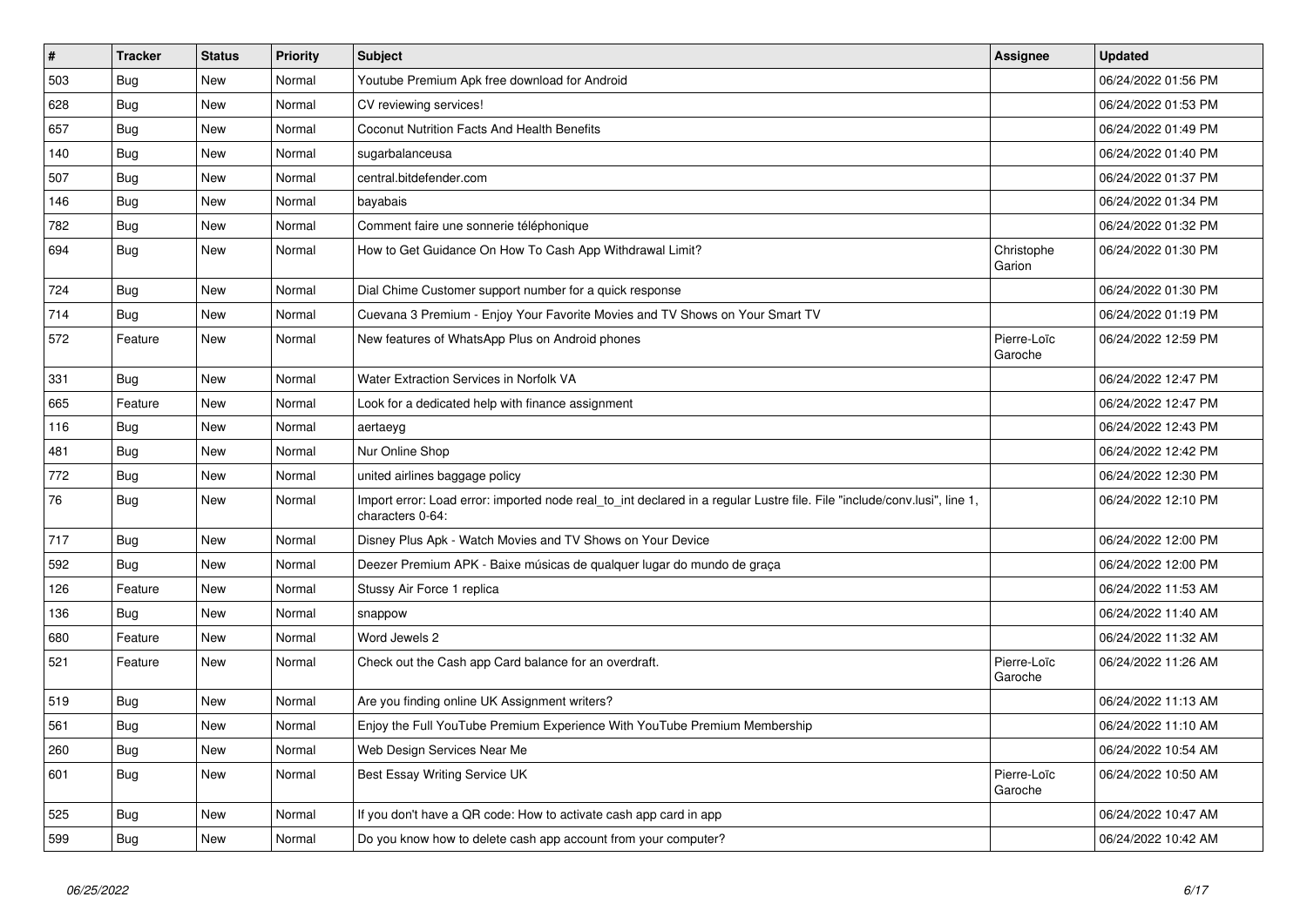| $\vert$ # | <b>Tracker</b> | <b>Status</b> | <b>Priority</b> | <b>Subject</b>                                                                         | <b>Assignee</b>        | <b>Updated</b>      |
|-----------|----------------|---------------|-----------------|----------------------------------------------------------------------------------------|------------------------|---------------------|
| 523       | <b>Bug</b>     | New           | Normal          | What Is The Right Google Account Recovery Aid To Regain Account Access?                | Pierre-Loïc<br>Garoche | 06/24/2022 10:34 AM |
| 209       | Bug            | <b>New</b>    | Normal          | Neglect to access old Cash App account considering message notice issue? Contact help. |                        | 06/24/2022 10:27 AM |
| 1102      | Bug            | New           | Normal          | Charlottesville Travel Guide?                                                          |                        | 06/24/2022 10:10 AM |
| 557       | Feature        | New           | Normal          | <b>Business Law Assignment Help</b>                                                    |                        | 06/24/2022 10:05 AM |
| 151       | Feature        | New           | Normal          | Law Essay Writing Service - Assignments Planet                                         |                        | 06/24/2022 09:52 AM |
| 285       | Bug            | New           | Normal          | Have you ever written an essay?                                                        |                        | 06/24/2022 09:38 AM |
| 774       | Bug            | New           | Normal          | Follow proper initiatives                                                              |                        | 06/24/2022 09:27 AM |
| 512       | <b>Bug</b>     | New           | Normal          | The Importance Of Using Custom Writing Services                                        |                        | 06/24/2022 09:26 AM |
| 621       | <b>Bug</b>     | New           | Normal          | Buy All Modafinil & Armodafinil Tablets @Buy Modafinil US                              |                        | 06/24/2022 09:26 AM |
| 612       | <b>Bug</b>     | New           | Normal          | Luxury Slingshot Rental                                                                |                        | 06/24/2022 09:09 AM |
| 1125      | <b>Bug</b>     | New           | Normal          | What is Wordscapes?                                                                    |                        | 06/24/2022 09:05 AM |
| 161       | <b>Bug</b>     | New           | Normal          | dfdrtyuio                                                                              |                        | 06/24/2022 08:54 AM |
| 677       | <b>Bug</b>     | New           | Normal          | Logo Design Services Near Me                                                           |                        | 06/24/2022 08:52 AM |
| 661       | <b>Bug</b>     | New           | Normal          | Turbo VPN MOD APK Download                                                             |                        | 06/24/2022 08:51 AM |
| 586       | Bug            | New           | Normal          | Best Modifications For Your Mobile Phone                                               |                        | 06/24/2022 08:48 AM |
| 265       | <b>Bug</b>     | New           | Normal          | 3 Faq's On Downloading To Your Apple Ipod                                              |                        | 06/24/2022 08:41 AM |
| 1077      | <b>Bug</b>     | New           | Normal          | Les excellentes façons d'utiliser ces images                                           |                        | 06/24/2022 08:35 AM |
| 554       | <b>Bug</b>     | New           | Normal          | XvideoStudio Video Editor APK Free Download on TechToDown                              |                        | 06/24/2022 08:26 AM |
| 217       | Bug            | New           | Normal          | How this service matter most?                                                          |                        | 06/24/2022 08:22 AM |
| 352       | Bug            | New           | Normal          | Tile & Grout Cleaning Services in Chesapeake VA                                        |                        | 06/24/2022 08:14 AM |
| 659       | Bug            | New           | Normal          | Olive Oil Properties And Health Benefits                                               |                        | 06/24/2022 08:09 AM |
| 650       | <b>Bug</b>     | New           | Normal          | <b>Cherries Health Benefits</b>                                                        |                        | 06/24/2022 08:07 AM |
| 202       | <b>Bug</b>     | New           | Normal          | blonde wig                                                                             |                        | 06/24/2022 08:01 AM |
| 618       | <b>Bug</b>     | New           | Normal          | Buy Steroids Online with OurMedicnes.com   Best Quality Steroids                       |                        | 06/24/2022 07:52 AM |
| 762       | <b>Bug</b>     | New           | Normal          | How To Add Money To A Cash App Card If Struggling With Low Amount?                     |                        | 06/24/2022 07:48 AM |
| 736       | <b>Bug</b>     | New           | Normal          | I Want to Edit in My Website (transfer-factor.net) Unfortunately, Unable to Edit It    |                        | 06/24/2022 07:32 AM |
| 777       | <b>Bug</b>     | New           | Normal          | Obtain driving instructions using Google Maps.                                         |                        | 06/24/2022 07:31 AM |
| 735       | <b>Bug</b>     | New           | Normal          | A quick fix of how to get money back from cash app stocks                              |                        | 06/24/2022 07:30 AM |
| 699       | <b>Bug</b>     | New           | Normal          | Would you be able to utilize Cash App Twitch?                                          |                        | 06/24/2022 07:29 AM |
| 602       | <b>Bug</b>     | New           | Normal          | Best Essay Writing Service UK                                                          | Pierre-Loïc<br>Garoche | 06/24/2022 07:28 AM |
| 563       | <b>Bug</b>     | New           | Normal          | Understanding the Difference Between Free and Paid Mod Apks                            |                        | 06/24/2022 07:27 AM |
| 708       | <b>Bug</b>     | New           | Normal          | Efficient ways to proceed with the cash app dispute process?                           |                        | 06/24/2022 07:20 AM |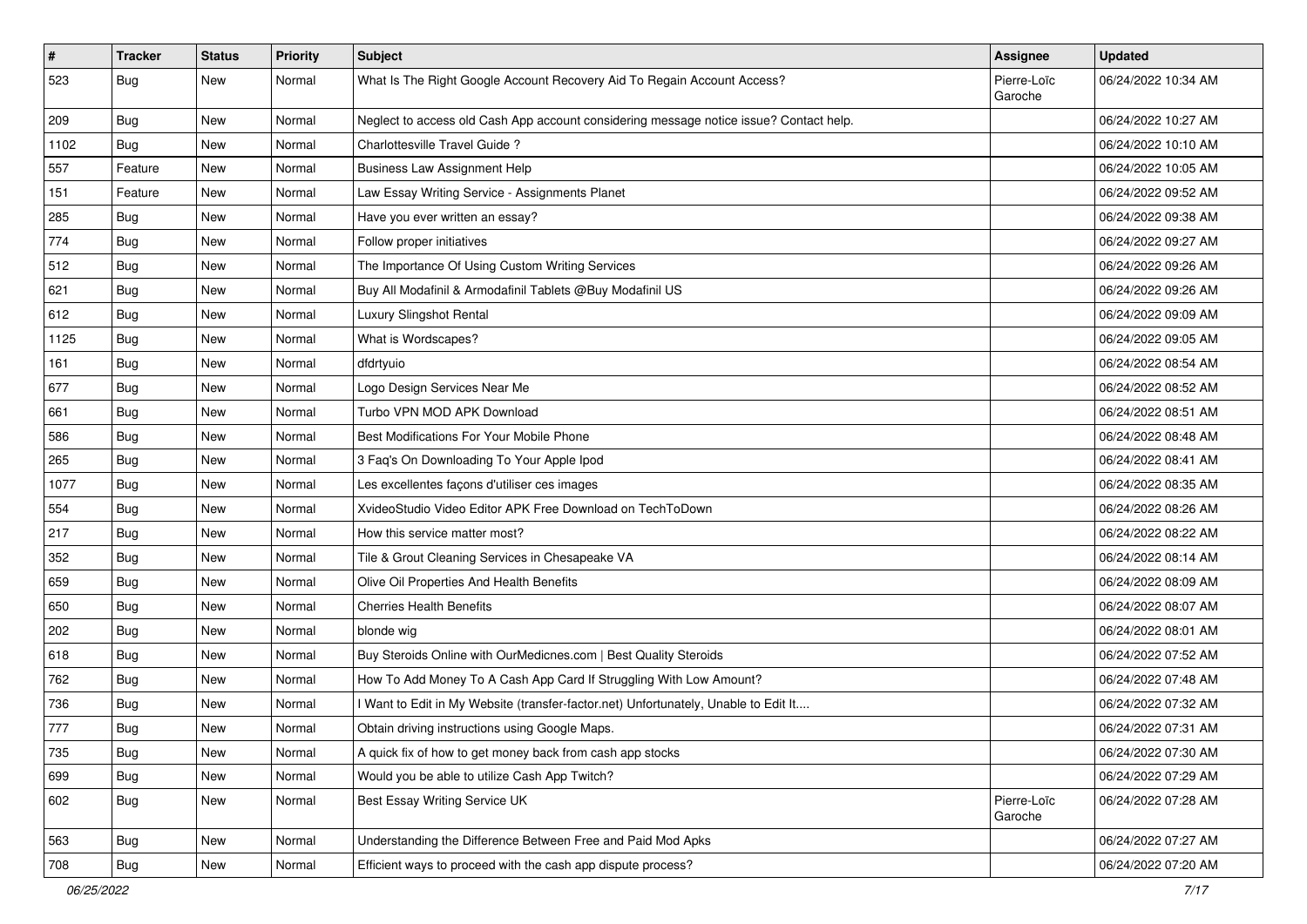| $\vert$ # | <b>Tracker</b> | <b>Status</b> | <b>Priority</b> | <b>Subject</b>                                                             | <b>Assignee</b>        | <b>Updated</b>      |
|-----------|----------------|---------------|-----------------|----------------------------------------------------------------------------|------------------------|---------------------|
| 1018      | Bug            | New           | Normal          | So erhalten Sie ein kostenloses Hörbuch                                    |                        | 06/24/2022 07:09 AM |
| 558       | Feature        | New           | Normal          | <b>Stunning Classic Sofas</b>                                              |                        | 06/24/2022 07:01 AM |
| 678       | <b>Bug</b>     | New           | Normal          | How to be a winner in buidnow gg                                           |                        | 06/24/2022 06:57 AM |
| 682       | Bug            | New           | Normal          | Does Facebook customer service live chat allow to speak with someone?      |                        | 06/24/2022 06:54 AM |
| 787       | Bug            | New           | Normal          | Assured Assignment Help                                                    |                        | 06/24/2022 06:54 AM |
| 673       | <b>Bug</b>     | New           | Normal          | Learn the basics of pixel art - Clear grid                                 |                        | 06/24/2022 06:41 AM |
| 477       | <b>Bug</b>     | New           | Normal          | What Does Online Coupon Mean?                                              |                        | 06/24/2022 06:34 AM |
| 725       | Feature        | New           | Normal          | What are memo writing services design                                      |                        | 06/24/2022 06:24 AM |
| 479       | <b>Bug</b>     | New           | Normal          | Limousine Service Bellevue WA                                              |                        | 06/24/2022 06:14 AM |
| 63        | Feature        | New           | Normal          | Skip normalization step in mutation generation if it possible              | Pierre-Loïc<br>Garoche | 06/24/2022 05:53 AM |
| 498       | <b>Bug</b>     | New           | Normal          | Téléchargeur SoundCloud : SoundCloud en Mp3                                | Christophe<br>Garion   | 06/24/2022 05:32 AM |
| 536       | <b>Bug</b>     | New           | Normal          | How to check the balance on the cash app card                              | Hamza<br>Bourbouh      | 06/24/2022 05:28 AM |
| 546       | Feature        | New           | Normal          | Quickbooks Error                                                           |                        | 06/24/2022 05:21 AM |
| 655       | <b>Bug</b>     | New           | Normal          | <b>Eggplant Health Benefits</b>                                            |                        | 06/24/2022 05:17 AM |
| 1124      | <b>Bug</b>     | New           | Normal          | Cookie clicker unblocked                                                   |                        | 06/24/2022 05:14 AM |
| 185       | <b>Bug</b>     | New           | Normal          | Non-Plagiarized Research Writing                                           |                        | 06/24/2022 04:57 AM |
| 710       | <b>Bug</b>     | New           | Normal          | Take Necessary Assistance If You Are Unable Activate Cash App Card         |                        | 06/24/2022 04:49 AM |
| 806       | Feature        | New           | Normal          | Go everywhere thanks to mapquest driving directions                        |                        | 06/24/2022 04:36 AM |
| 668       | Bug            | New           | Normal          | Get to know Cash App Refund Process here                                   |                        | 06/24/2022 04:19 AM |
| 688       | Bug            | New           | Normal          | How to use twitch.tv/activate?                                             |                        | 06/24/2022 04:16 AM |
| 615       | <b>Bug</b>     | New           | Normal          | CheapestMedsShop   100% Safe Medicines Online in USA UK & AUS.             |                        | 06/24/2022 04:00 AM |
| 196       | Bug            | New           | Normal          | Homoeobazaar For Homeopathy Medicines                                      |                        | 06/24/2022 03:58 AM |
| 613       | Bug            | New           | Normal          | Buy Aspadol 100mg Tab Online in US, UK, AU   Erospharmacy                  |                        | 06/24/2022 03:56 AM |
| 1123      | <b>Bug</b>     | New           | Normal          | Where To Watch FIFA World Cup 2022                                         |                        | 06/24/2022 03:51 AM |
| 761       | <b>Bug</b>     | New           | Normal          | What is it about basketball that makes it so popular in the United States? | Corentin<br>Lauverjat  | 06/24/2022 03:48 AM |
| 695       | <b>Bug</b>     | New           | Normal          | Refer Listas IPTV Apk                                                      |                        | 06/24/2022 03:46 AM |
| 484       | <b>Bug</b>     | New           | Normal          | UK best essay writing service                                              |                        | 06/24/2022 03:41 AM |
| 600       | <b>Bug</b>     | New           | Normal          | Play Store Pro                                                             |                        | 06/24/2022 03:39 AM |
| 134       | <b>Bug</b>     | New           | Normal          | wisegolfers                                                                |                        | 06/24/2022 03:34 AM |
| 225       | <b>Bug</b>     | New           | Normal          | instant personal loan                                                      |                        | 06/24/2022 03:33 AM |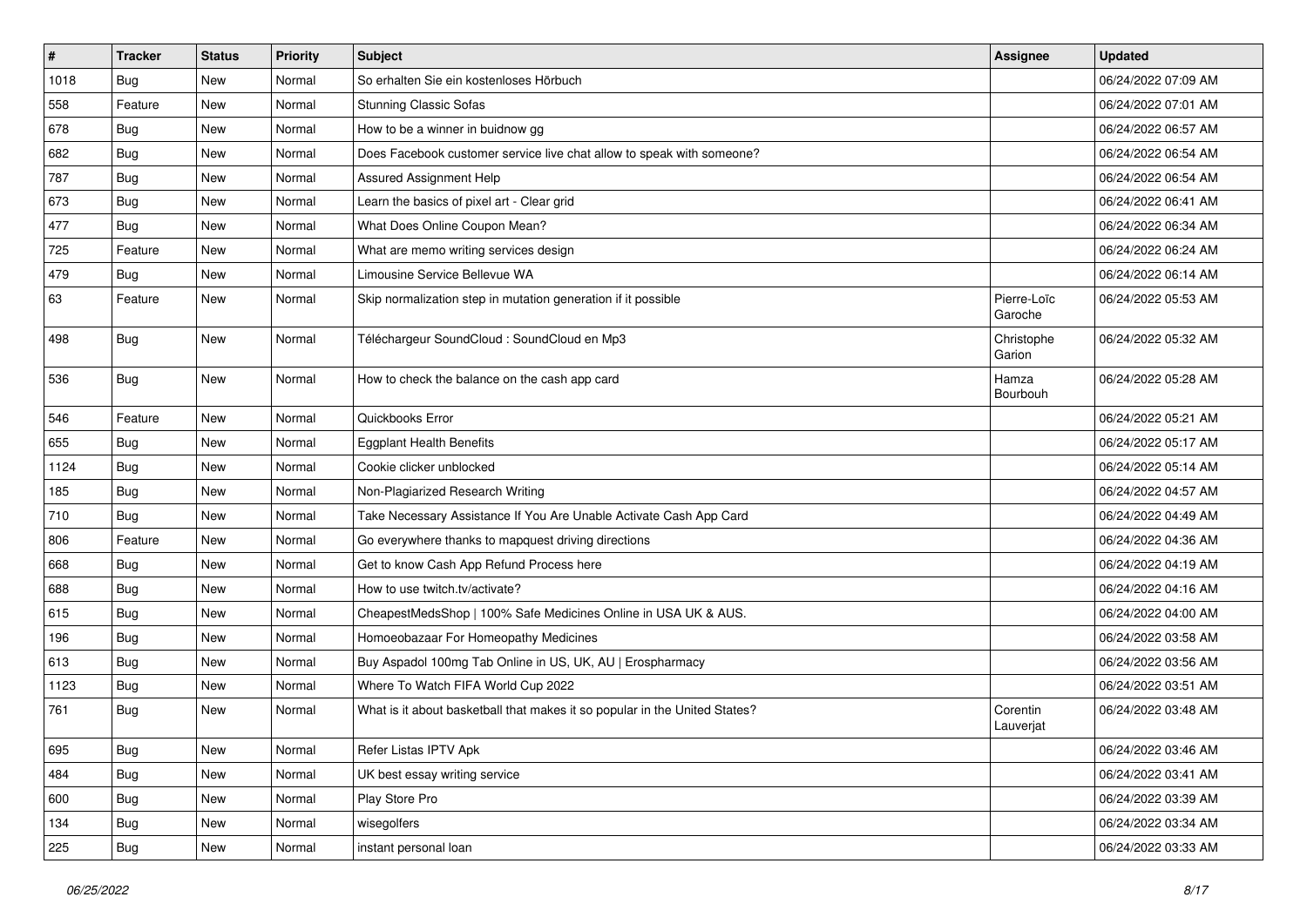| $\sharp$ | <b>Tracker</b> | <b>Status</b> | <b>Priority</b> | Subject                                                                          | <b>Assignee</b>        | <b>Updated</b>      |
|----------|----------------|---------------|-----------------|----------------------------------------------------------------------------------|------------------------|---------------------|
| 450      | <b>Bug</b>     | New           | Normal          | Floor Stripping Quincy MA                                                        |                        | 06/24/2022 03:27 AM |
| 552      | Feature        | New           | Normal          | Radio rfm and the benefits of radio rfm                                          |                        | 06/24/2022 03:23 AM |
| 812      | Feature        | New           | Normal          | canon.com/ijsetup                                                                |                        | 06/24/2022 02:59 AM |
| 514      | Bug            | New           | Normal          | Trans-Caribbean                                                                  |                        | 06/24/2022 02:56 AM |
| 457      | Bug            | New           | Normal          | Carpet Cleaning Medford MA                                                       |                        | 06/24/2022 02:55 AM |
| 222      | <b>Bug</b>     | New           | Normal          | Social Profile links                                                             |                        | 06/24/2022 02:53 AM |
| 184      | Bug            | New           | Normal          | Affordable Business Writing Services                                             |                        | 06/24/2022 02:47 AM |
| 214      | Feature        | New           | Normal          | Five Christmas Apps For Apple Users                                              |                        | 06/24/2022 02:43 AM |
| 524      | Bug            | New           | Normal          | How Does Google Account Recovery Work If Your Account Is Hacked?                 |                        | 06/24/2022 02:25 AM |
| 178      | Bug            | New           | Normal          | transparent lace wigs                                                            |                        | 06/24/2022 02:24 AM |
| 263      | Feature        | New           | Normal          | Wrecked Car Is Nothing But A Worthless                                           | Pierre-Loïc<br>Garoche | 06/24/2022 02:16 AM |
| 716      | Bug            | New           | Normal          | La celebración de un BabyShower.                                                 |                        | 06/24/2022 02:09 AM |
| 564      | Bug            | New           | Normal          | How To Install RepelisPlus On Your Android Phone?                                |                        | 06/24/2022 02:03 AM |
| 579      | <b>Bug</b>     | New           | Normal          | YOUR CV MAKES YOUR FIRST IMPRESSION                                              | Christophe<br>Garion   | 06/24/2022 02:02 AM |
| 233      | Bug            | New           | Normal          | Anauthorsway.com: My User Experience                                             |                        | 06/24/2022 01:43 AM |
| 770      | Bug            | New           | Normal          | Canon IJ Network Tool                                                            |                        | 06/24/2022 01:39 AM |
| 933      | <b>Bug</b>     | New           | Normal          | How Can I Watch Movies on My Mobile Phone                                        |                        | 06/24/2022 12:55 AM |
| 526      | <b>Bug</b>     | New           | Normal          | Soundcloud to mp3 converter - Download Soundcloud songs                          |                        | 06/24/2022 12:51 AM |
| 804      | Bug            | New           | Normal          | Review                                                                           |                        | 06/24/2022 12:23 AM |
| 709      | <b>Bug</b>     | New           | Normal          | How To Load Cash App Card At Walmart Without Having To Face Any Hassle?          |                        | 06/24/2022 12:18 AM |
| 636      | <b>Bug</b>     | New           | Normal          | What is the most popular furniture color?                                        |                        | 06/24/2022 12:13 AM |
| 242      | Feature        | New           | Normal          | Descripción de Torque Pro MOD APK para Android                                   |                        | 06/23/2022 11:55 PM |
| 590      | <b>Bug</b>     | New           | Normal          | Follow proper initiatives to check my cash app card balance:                     |                        | 06/23/2022 11:47 PM |
| 798      | Bug            | New           | Normal          | Who Is an ETL Engineer                                                           |                        | 06/23/2022 11:38 PM |
| 483      | <b>Bug</b>     | New           | Normal          | UK best essay writing service                                                    |                        | 06/23/2022 11:25 PM |
| 634      | <b>Bug</b>     | New           | Normal          | Buy Vidalista Tablets (Tadalafil) at [\$25 OFF + Free Shipping] Vidalistatablets |                        | 06/23/2022 11:20 PM |
| 119      | Bug            | New           | Normal          | klhjigyu                                                                         |                        | 06/23/2022 11:16 PM |
| 598      | <b>Bug</b>     | New           | Normal          | Universo s / f Download                                                          |                        | 06/23/2022 10:59 PM |
| 172      | Feature        | New           | Normal          | pgdm colleges in bangalore                                                       |                        | 06/23/2022 10:47 PM |
| 145      | <b>Bug</b>     | New           | Normal          | abdulbaissagar                                                                   |                        | 06/23/2022 10:46 PM |
| 653      | <b>Bug</b>     | New           | Normal          | Jujube (Jinjoles): Properties And Health Benefits                                |                        | 06/23/2022 10:41 PM |
| 528      | <b>Bug</b>     | New           | Normal          | Korean Mag                                                                       |                        | 06/23/2022 10:09 PM |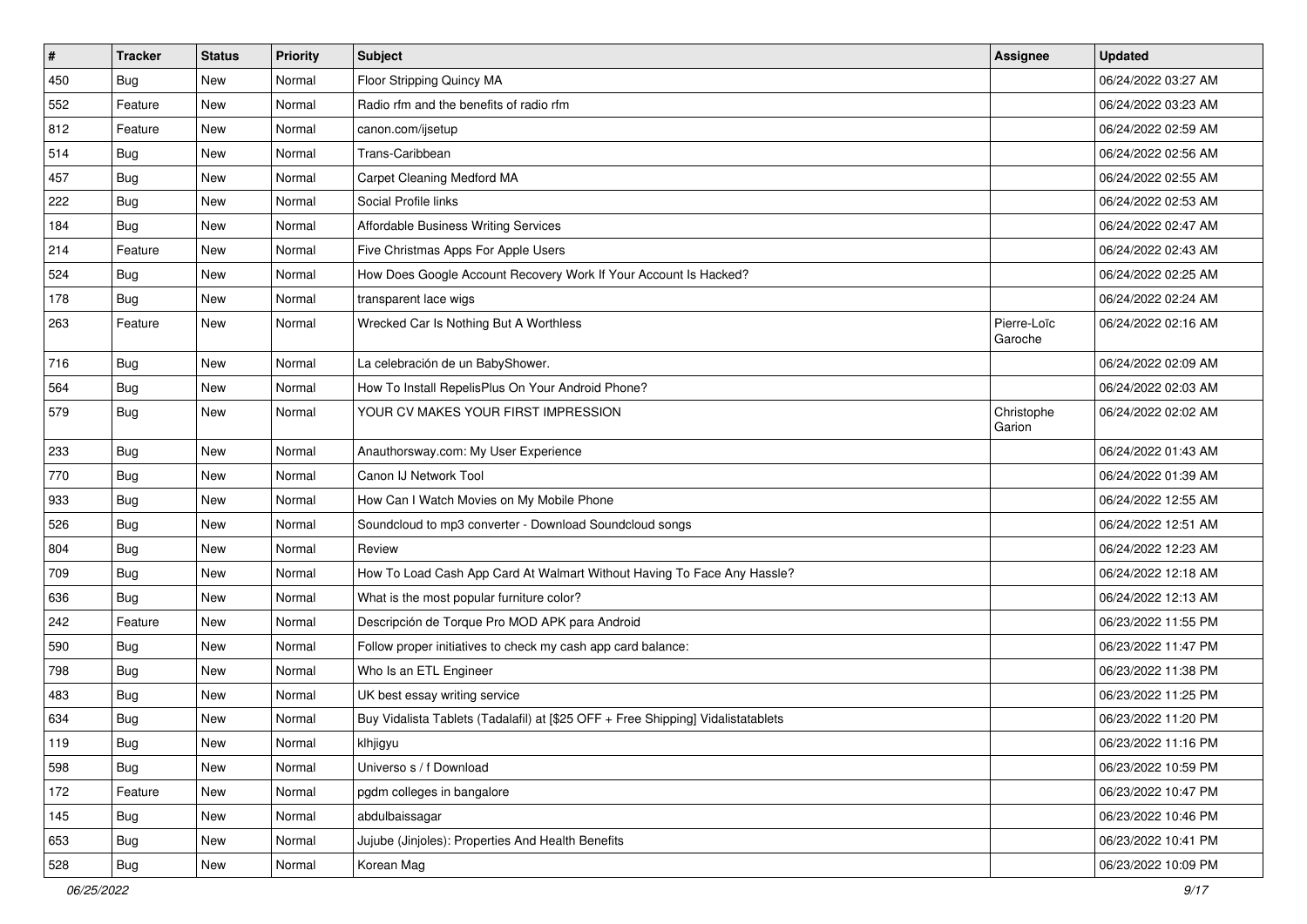| $\vert$ # | <b>Tracker</b> | <b>Status</b> | <b>Priority</b> | <b>Subject</b>                                                                      | <b>Assignee</b>        | <b>Updated</b>      |
|-----------|----------------|---------------|-----------------|-------------------------------------------------------------------------------------|------------------------|---------------------|
| 188       | Bug            | New           | Normal          | Why are university students buying assignments online?                              | Pierre-Loïc<br>Garoche | 06/23/2022 10:06 PM |
| 720       | <b>Bug</b>     | New           | Normal          | How does Cash App Phone Number provide a quick treatment?                           |                        | 06/23/2022 09:57 PM |
| 556       | <b>Bug</b>     | New           | Normal          | Play Game Mod Apk With Your Friends                                                 |                        | 06/23/2022 09:56 PM |
| 584       | Bug            | New           | Normal          | Want the cash app customer service number to check balance?                         |                        | 06/23/2022 09:55 PM |
| 722       | Bug            | New           | Normal          | Vergrößern Sie Instagram-Fotos mit instazoom                                        | Christophe<br>Garion   | 06/23/2022 09:49 PM |
| 312       | Bug            | <b>New</b>    | Normal          | Stain Protection Services in Virginia Beach VA                                      |                        | 06/23/2022 09:25 PM |
| 703       | Bug            | New           | Normal          | For real-time help, dial Facebook customer service number                           |                        | 06/23/2022 09:24 PM |
| 250       | <b>Bug</b>     | New           | Normal          | Reviews of phone ringtones                                                          |                        | 06/23/2022 09:24 PM |
| 619       | Bug            | New           | Normal          | Online Trusted Medicine Store in US for Health - Genericmedsupply                   |                        | 06/23/2022 09:19 PM |
| 635       | <b>Bug</b>     | New           | Normal          | Buy Steroids Online with OurMedicnes.com   Best Quality Steroids                    |                        | 06/23/2022 09:09 PM |
| 550       | Bug            | New           | Normal          | Nederland FM - beste manieren om naar internationale radio op internet te luisteren |                        | 06/23/2022 08:56 PM |
| 638       | <b>Bug</b>     | New           | Normal          | Run 3 game                                                                          |                        | 06/23/2022 08:09 PM |
| 588       | <b>Bug</b>     | New           | Normal          | YouTube Vanced Apk Manager App - Como instalá-lo                                    |                        | 06/23/2022 07:40 PM |
| 689       | <b>Bug</b>     | New           | Normal          | How to use twitch.tv/activate?                                                      |                        | 06/23/2022 07:30 PM |
| 808       | <b>Bug</b>     | New           | Normal          | Sinnvolle Guten-Morgen-Grüße                                                        |                        | 06/23/2022 07:27 PM |
| 645       | Bug            | New           | Normal          | thong tin chinh xac nhat hom nay                                                    |                        | 06/23/2022 06:54 PM |
| 805       | Bug            | New           | Normal          | Ketamine Online Store                                                               | Christophe<br>Garion   | 06/23/2022 06:44 PM |
| 173       | Feature        | New           | Normal          | private limited company registration                                                |                        | 06/23/2022 06:29 PM |
| 259       | Bug            | New           | Normal          | call center services                                                                |                        | 06/23/2022 05:30 PM |
| 538       | <b>Bug</b>     | New           | Normal          | Will cash app refund money if scammed quickly?                                      |                        | 06/23/2022 05:29 PM |
| 656       | <b>Bug</b>     | New           | Normal          | Kiwi Nutrition Facts And Health Benefits                                            |                        | 06/23/2022 05:18 PM |
| 518       | <b>Bug</b>     | New           | Normal          | How To Check The Balance Of Cash App Account By Taking Cash App Support?            |                        | 06/23/2022 05:15 PM |
| 765       | Bug            | New           | Normal          | Follow proper initiatives to check my cash app                                      |                        | 06/23/2022 05:14 PM |
| 239       | Bug            | New           | Normal          | Algunas características más de Choices MOD APK                                      |                        | 06/23/2022 05:10 PM |
| 641       | <b>Bug</b>     | New           | Normal          | Get Best Economics Dissertation Writing Service                                     |                        | 06/23/2022 05:09 PM |
| 672       | Bug            | New           | Normal          | The easiest way to delete ringtones on iPhone                                       |                        | 06/23/2022 05:06 PM |
| 138       | <b>Bug</b>     | New           | Normal          | own-sweethome                                                                       |                        | 06/23/2022 05:03 PM |
| 711       | <b>Bug</b>     | New           | Normal          | Human Fall Flat Apk Download                                                        |                        | 06/23/2022 04:45 PM |
| 171       | Feature        | New           | Normal          | loan management system                                                              |                        | 06/23/2022 04:41 PM |
| 594       | Feature        | New           | Normal          | How does research proposal help online make it easy for me?                         |                        | 06/23/2022 04:40 PM |
| 474       | <b>Bug</b>     | New           | Normal          | Floor Waxing Arlington MA                                                           |                        | 06/23/2022 04:22 PM |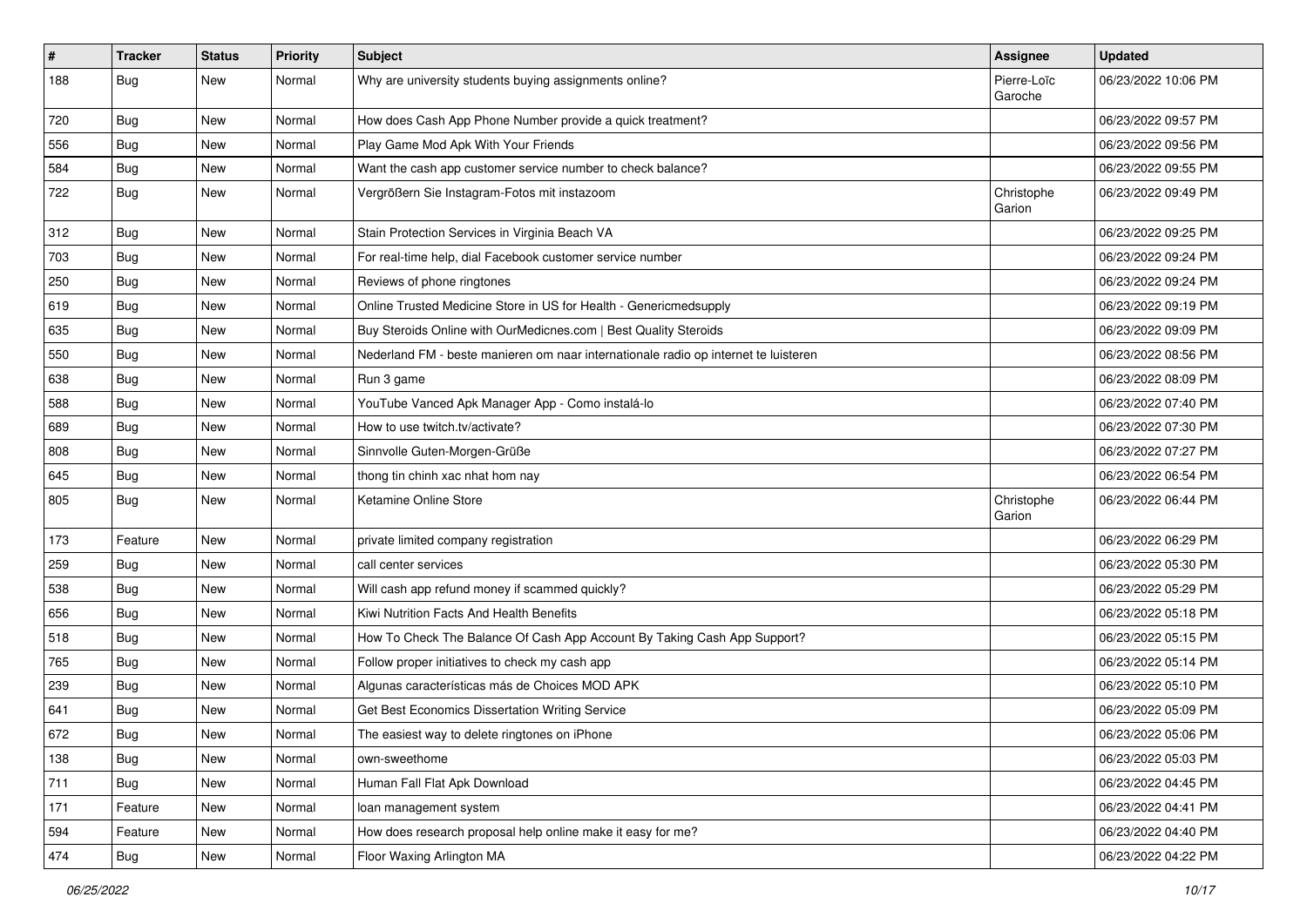| $\pmb{\#}$ | <b>Tracker</b> | <b>Status</b> | Priority | <b>Subject</b>                                                            | <b>Assignee</b>        | <b>Updated</b>      |
|------------|----------------|---------------|----------|---------------------------------------------------------------------------|------------------------|---------------------|
| 569        | <b>Bug</b>     | New           | Normal   | What is the incoming and outgoing mail server for Outlook IMAP settings?  | Pierre-Loïc<br>Garoche | 06/23/2022 03:43 PM |
| 482        | Bug            | New           | Normal   | <b>Text Window</b>                                                        |                        | 06/23/2022 03:41 PM |
| 167        | <b>Bug</b>     | New           | Normal   | instant loan without documents                                            | Anonymous              | 06/23/2022 03:39 PM |
| 271        | Feature        | New           | Normal   | Fashion                                                                   |                        | 06/23/2022 02:36 PM |
| 693        | Feature        | New           | Normal   | How To Get My Money Back From The Cash App To Your Wallet?                |                        | 06/23/2022 02:32 PM |
| 149        | <b>Bug</b>     | New           | Normal   | dftgy                                                                     |                        | 06/23/2022 02:09 PM |
| 114        | <b>Bug</b>     | New           | Normal   | <b>Medical Research Writing Services</b>                                  |                        | 06/23/2022 01:51 PM |
| 648        | Feature        | New           | Normal   | <b>Plum Health Benefits</b>                                               |                        | 06/23/2022 01:47 PM |
| 651        | <b>Bug</b>     | New           | Normal   | Salmon Health Benefits                                                    |                        | 06/23/2022 01:33 PM |
| 684        | Bug            | New           | Normal   | Difference between paper map and online map                               |                        | 06/23/2022 01:24 PM |
| 780        | <b>Bug</b>     | New           | Normal   | Best Whatsapp Modified APKs                                               | Pierre-Loïc<br>Garoche | 06/23/2022 01:20 PM |
| 317        | <b>Bug</b>     | New           | Normal   | Eco/Green Cleaning Services in Virginia Beach VA                          |                        | 06/23/2022 01:15 PM |
| 822        | Bug            | New           | Normal   | Dowload Your Boyfriend Game                                               |                        | 06/23/2022 01:10 PM |
| 511        | Feature        | New           | Normal   | Fashion                                                                   | Anonymous              | 06/23/2022 01:03 PM |
| 532        | <b>Bug</b>     | New           | Normal   | My Assignment Help                                                        |                        | 06/23/2022 12:53 PM |
| 595        | <b>Bug</b>     | New           | Normal   | RFM Online - une révolution dans la gestion de l'identité numérique       |                        | 06/23/2022 12:50 PM |
| 643        | <b>Bug</b>     | New           | Normal   | Oreo TV Apk Download                                                      |                        | 06/23/2022 12:30 PM |
| 726        | <b>Bug</b>     | New           | Normal   | Mobile Application Development Services                                   |                        | 06/23/2022 12:16 PM |
| 224        | Feature        | New           | Normal   | Instant Personal Loan                                                     | Pierre-Loïc<br>Garoche | 06/23/2022 12:12 PM |
| 571        | Bug            | New           | Normal   | How may the Cash app dispute your trade?                                  | Pierre-Loïc<br>Garoche | 06/23/2022 11:23 AM |
| 816        | <b>Bug</b>     | New           | Normal   | Play Scribble io fun with everyone                                        |                        | 06/23/2022 10:52 AM |
| 533        | <b>Bug</b>     | New           | Normal   | How to complete the homework assignments in economics in the easiest way? |                        | 06/23/2022 10:46 AM |
| 570        | <b>Bug</b>     | New           | Normal   | What is Sutton bank cash app customer service phone number?               | Pierre-Loïc<br>Garoche | 06/23/2022 10:42 AM |
| 647        | Feature        | New           | Normal   | <b>Cranberry Health Benefits</b>                                          |                        | 06/23/2022 10:19 AM |
| 576        | Bug            | New           | Normal   | So laden Sie ein Instagram-Bild herunter                                  |                        | 06/23/2022 09:23 AM |
| 605        | Feature        | New           | Normal   | What will the future of logo design be like?                              |                        | 06/23/2022 09:03 AM |
| 280        | <b>Bug</b>     | New           | Normal   | Pacific Web Design                                                        |                        | 06/23/2022 08:56 AM |
| 534        | <b>Bug</b>     | New           | Normal   | Know how to initiate cash app refund by contacting the technical team     | Pierre-Loïc<br>Garoche | 06/23/2022 08:53 AM |
| 460        | <b>Bug</b>     | New           | Normal   | Floor Cleaning Medford MA                                                 |                        | 06/23/2022 08:39 AM |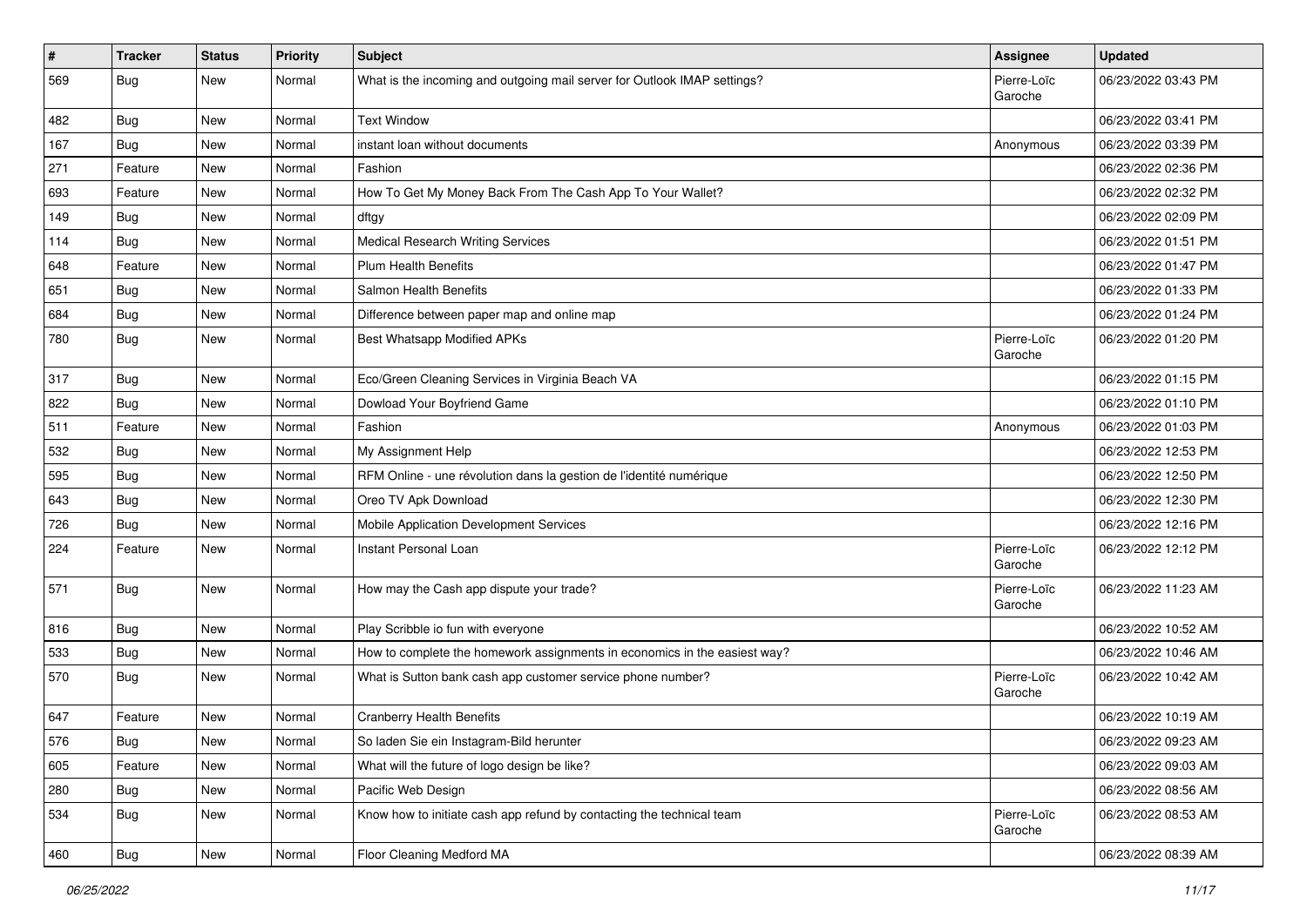| $\vert$ # | <b>Tracker</b> | <b>Status</b> | <b>Priority</b> | <b>Subject</b>                                                                | <b>Assignee</b>        | <b>Updated</b>      |
|-----------|----------------|---------------|-----------------|-------------------------------------------------------------------------------|------------------------|---------------------|
| 815       | <b>Bug</b>     | New           | Normal          | how do i call cash app customer service                                       | <b>Xavier Thirioux</b> | 06/23/2022 08:36 AM |
| 529       | Bug            | New           | Normal          | Thop TV APK - Free Download for Android                                       |                        | 06/23/2022 08:34 AM |
| 201       | Bug            | New           | Normal          | closure wig                                                                   |                        | 06/23/2022 08:30 AM |
| 784       | <b>Bug</b>     | New           | Normal          | How To Add Money On Cash App Card And Check The Funds?                        |                        | 06/23/2022 08:08 AM |
| 773       | Bug            | New           | Normal          | Spades - Play online free                                                     |                        | 06/23/2022 07:57 AM |
| 471       | <b>Bug</b>     | New           | Normal          | Residential Floor Cleaning Westchester MA                                     |                        | 06/23/2022 07:55 AM |
| 781       | <b>Bug</b>     | New           | Normal          | Free Whatsapp Group to Join                                                   |                        | 06/23/2022 07:21 AM |
| 174       | Feature        | New           | Normal          | Digital Marketing Philadelphia                                                |                        | 06/23/2022 07:06 AM |
| 794       | Feature        | New           | Normal          | Safe place to buy fifa coins                                                  |                        | 06/23/2022 06:47 AM |
| 129       | <b>Bug</b>     | New           | Normal          | xcvgbgh                                                                       |                        | 06/23/2022 06:42 AM |
| 344       | <b>Bug</b>     | New           | Normal          | Odor Removal Services in Chesapeake VA                                        |                        | 06/23/2022 06:35 AM |
| 182       | <b>Bug</b>     | New           | Normal          | <b>Healthcare Custom Writing Services</b>                                     |                        | 06/23/2022 06:24 AM |
| 611       | Feature        | New           | Normal          | Buy All Modafinil & Armodafinil Tablets @Buy Modafinil US                     |                        | 06/23/2022 06:24 AM |
| 469       | Bug            | New           | Normal          | Germs Removal Westchester MA                                                  |                        | 06/23/2022 06:11 AM |
| 654       | Feature        | New           | Normal          | Peach Health Benefits                                                         |                        | 06/23/2022 05:34 AM |
| 632       | <b>Bug</b>     | New           | Normal          | CheapestMedsShop   100% Safe Medicines Online in UK & AUS.                    |                        | 06/23/2022 05:23 AM |
| 817       | <b>Bug</b>     | New           | Normal          | Pacman 30th Anniversary                                                       |                        | 06/23/2022 04:51 AM |
| 874       | Bug            | New           | Normal          | Cómo descargar Minecraft Apk                                                  |                        | 06/23/2022 04:39 AM |
| 1122      | <b>Bug</b>     | New           | Normal          | Count the number of words on the Microsoft Word application in the phone      |                        | 06/23/2022 04:19 AM |
| 553       | Bug            | New           | Normal          | Cinema HD APK - Free Movie Enjoyment App on Android                           |                        | 06/23/2022 02:21 AM |
| 313       | Bug            | New           | Normal          | Water Extraction Services in Virginia Beach VA                                |                        | 06/23/2022 02:14 AM |
| 766       | <b>Bug</b>     | New           | Normal          | Pobreflix Mod APK Review                                                      |                        | 06/23/2022 01:39 AM |
| 562       | Bug            | New           | Normal          | Learn Basic Mahjong Rules                                                     |                        | 06/23/2022 12:48 AM |
| 620       | Bug            | New           | Normal          | Viagra Meds: Fastest & Quick Delivery On Your Doorstep - USA                  |                        | 06/23/2022 12:03 AM |
| 551       | Bug            | New           | Normal          | Why Do Students Need Online Best Dissertation Writing Services?               |                        | 06/22/2022 05:53 PM |
| 245       | <b>Bug</b>     | New           | Normal          | Write My Essay For Me Cheap                                                   |                        | 06/22/2022 05:30 PM |
| 153       | <b>Bug</b>     | New           | Normal          | urgent loan online                                                            | Christophe<br>Garion   | 06/22/2022 05:11 PM |
| 926       | <b>Bug</b>     | New           | Normal          | tavor 7                                                                       |                        | 06/22/2022 05:08 PM |
| 582       | <b>Bug</b>     | New           | Normal          | Cash App Won't Let Me Send Money If There Is A Low Balance Available          | Pierre-Loïc<br>Garoche | 06/22/2022 03:07 PM |
| 155       | <b>Bug</b>     | New           | Normal          | Cant access my cash app account                                               | Pierre-Loïc<br>Garoche | 06/22/2022 02:15 PM |
| 783       | <b>Bug</b>     | New           | Normal          | How Do I Determine The Reasons And Solutions To Fix Cash App Transfer Failed? |                        | 06/22/2022 02:05 PM |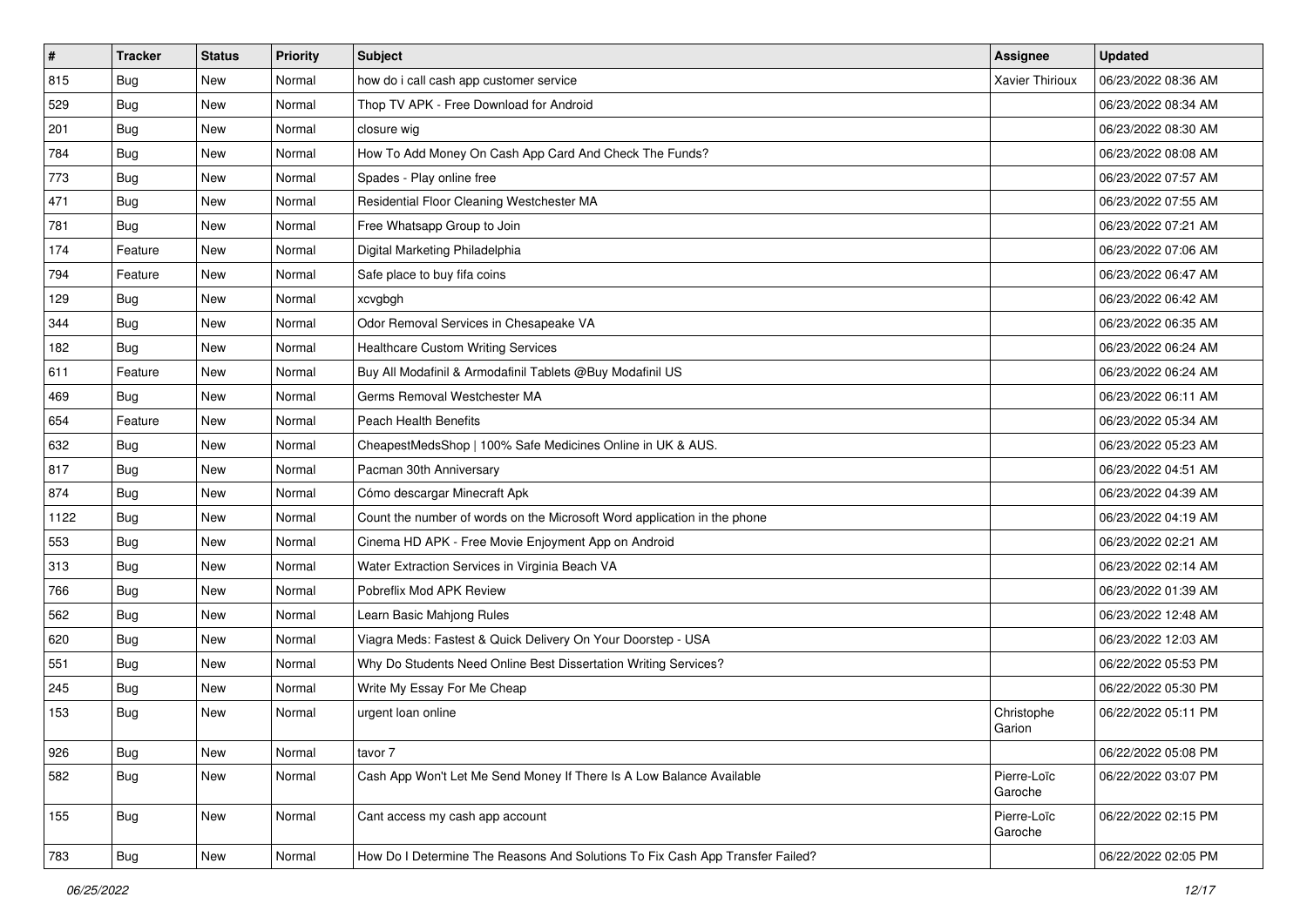| #    | <b>Tracker</b> | <b>Status</b> | <b>Priority</b> | Subject                                                                  | <b>Assignee</b>        | <b>Updated</b>      |
|------|----------------|---------------|-----------------|--------------------------------------------------------------------------|------------------------|---------------------|
| 243  | Feature        | New           | Normal          | Reconstruir la pandilla de la mafia en Gangstar Vegas MOD APK            |                        | 06/22/2022 01:10 PM |
| 542  | Bug            | New           | Normal          | Web N Logo Design                                                        |                        | 06/22/2022 12:28 PM |
| 170  | Feature        | New           | Normal          | top mba colleges in bangalore                                            |                        | 06/22/2022 11:34 AM |
| 686  | Bug            | New           | Normal          | Welcome To The Most Demandable Mahipalpur Escorts Agency                 |                        | 06/22/2022 09:42 AM |
| 1121 | <b>Bug</b>     | New           | Normal          | LustreC do not run                                                       |                        | 06/22/2022 08:43 AM |
| 704  | <b>Bug</b>     | New           | Normal          | Reach support team of Chime Customer Service for instant help            |                        | 06/22/2022 07:36 AM |
| 400  | <b>Bug</b>     | New           | Normal          | Office Moving Services in Potomac MD                                     |                        | 06/22/2022 07:29 AM |
| 465  | Bug            | New           | Normal          | Carpet Cleaning Westchester MA                                           |                        | 06/22/2022 07:24 AM |
| 796  | Bug            | New           | Normal          | How Does Cash App ++ actually work and What is the process of it         |                        | 06/22/2022 07:03 AM |
| 614  | <b>Bug</b>     | New           | Normal          | Como baixar o MOD APK no celular                                         |                        | 06/22/2022 04:46 AM |
| 606  | Feature        | New           | Normal          | Play unblocked cookie crush 3                                            | Pierre-Loïc<br>Garoche | 06/22/2022 04:12 AM |
| 262  | Bug            | New           | Normal          | It this true to dealing Wuth                                             |                        | 06/22/2022 04:07 AM |
| 797  | Bug            | New           | Normal          | Psychedelic                                                              | Christophe<br>Garion   | 06/22/2022 02:02 AM |
| 715  | Bug            | New           | Normal          | Puppy Playtime Descargar gratis                                          |                        | 06/22/2022 01:40 AM |
| 683  | Feature        | New           | Normal          | Game creation                                                            |                        | 06/22/2022 12:51 AM |
| 740  | Feature        | New           | Normal          | Online Thesis Help USA                                                   |                        | 06/21/2022 11:34 PM |
| 786  | <b>Bug</b>     | New           | Normal          | Best Assignment Help in Australia & UK                                   |                        | 06/21/2022 09:28 PM |
| 1069 | <b>Bug</b>     | New           | Normal          | how to get cash app support phone number 24*7 available                  |                        | 06/21/2022 08:36 PM |
| 249  | Bug            | New           | Normal          | Steps to Activate Cash App Card in Less then 2 Minutes - Get Information | Pierre-Loïc<br>Garoche | 06/21/2022 07:52 PM |
| 769  | Bug            | New           | Normal          | check my cash app                                                        |                        | 06/21/2022 07:23 PM |
| 1072 | Bug            | New           | Normal          | ij.start canon                                                           |                        | 06/21/2022 06:56 PM |
| 1071 | Bug            | New           | Normal          | Cinema HD Review - Cinemahdv2.net                                        |                        | 06/21/2022 06:54 PM |
| 315  | <b>Bug</b>     | New           | Normal          | Dissertation help UK                                                     |                        | 06/21/2022 05:29 PM |
| 690  | <b>Bug</b>     | New           | Normal          | campervan hire                                                           |                        | 06/21/2022 04:17 PM |
| 464  | <b>Bug</b>     | New           | Normal          | Upholstery Cleaning Westchester MA                                       |                        | 06/21/2022 04:02 PM |
| 785  | <b>Bug</b>     | New           | Normal          | How To Get Money Off Cash App Without Card Or With A Card?               |                        | 06/21/2022 03:59 PM |
| 810  | Feature        | New           | Normal          | how to remove viruses from a phone                                       |                        | 06/21/2022 03:40 PM |
| 802  | <b>Bug</b>     | New           | Normal          | Who Is an ETL Engineer                                                   |                        | 06/21/2022 03:25 PM |
| 1120 | <b>Bug</b>     | New           | Normal          | Summary of 5 best coloring apps on phones                                |                        | 06/21/2022 10:24 AM |
| 1097 | <b>Bug</b>     | New           | Normal          | Race and experience new life.                                            |                        | 06/21/2022 09:35 AM |
| 1103 | <b>Bug</b>     | New           | Normal          | Idle game fix bug                                                        |                        | 06/21/2022 09:30 AM |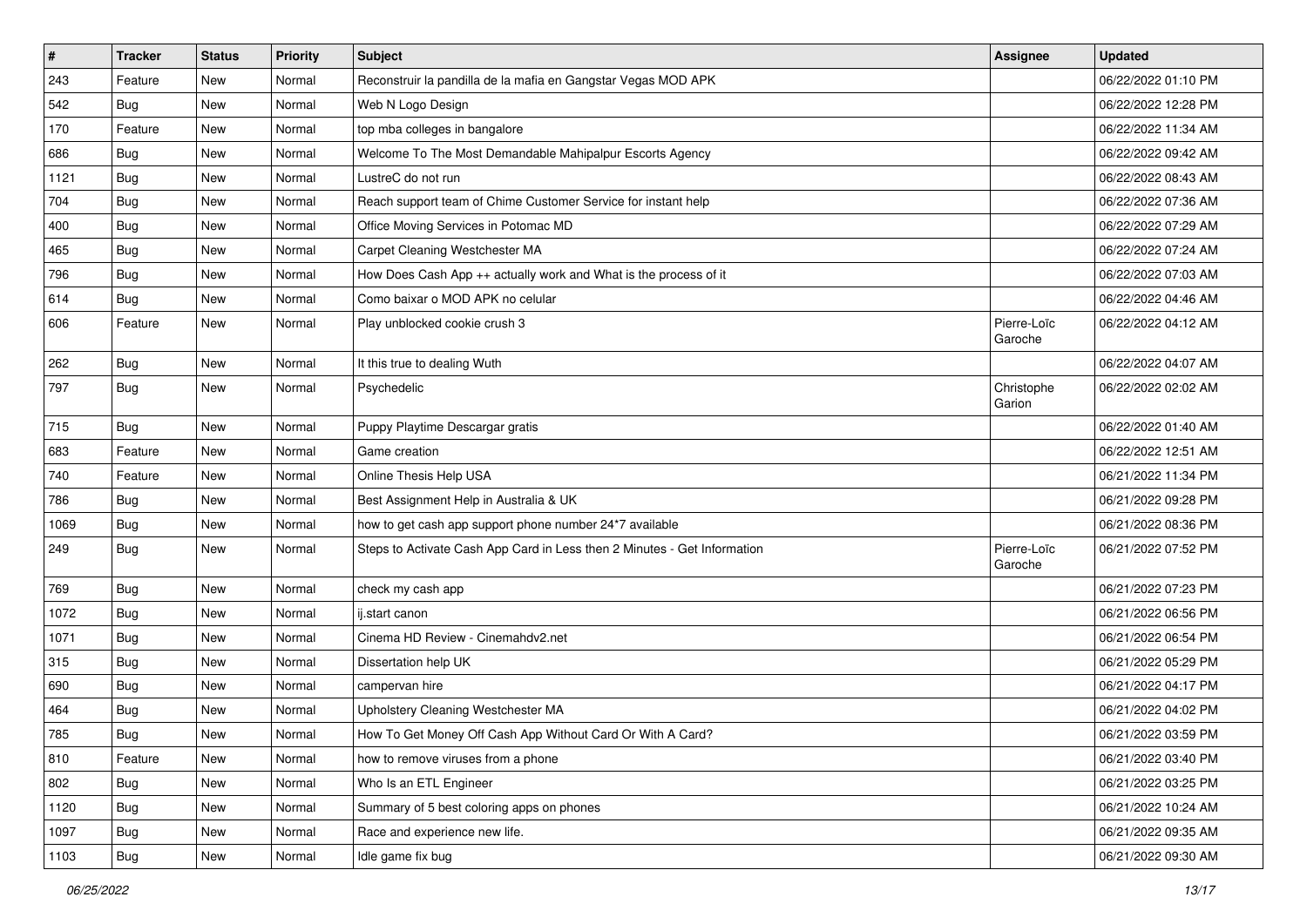| #    | <b>Tracker</b> | <b>Status</b> | Priority | <b>Subject</b>                                                                                                                                           | <b>Assignee</b>        | <b>Updated</b>      |
|------|----------------|---------------|----------|----------------------------------------------------------------------------------------------------------------------------------------------------------|------------------------|---------------------|
| 702  | <b>Bug</b>     | New           | Normal   | Avail Chime Customer Service to know How To Get Chime Bank Statement                                                                                     |                        | 06/21/2022 08:32 AM |
| 1119 | Bug            | New           | Normal   | Klondike Solitaire                                                                                                                                       |                        | 06/21/2022 08:25 AM |
| 230  | Bug            | New           | Normal   | Add Money To Cash App Card - Auto Cash Apps                                                                                                              |                        | 06/21/2022 08:18 AM |
| 154  | <b>Bug</b>     | New           | Normal   | fdgyyrut gyrtrw                                                                                                                                          |                        | 06/21/2022 07:35 AM |
| 652  | Bug            | New           | Normal   | Sesame Health Benefits                                                                                                                                   |                        | 06/21/2022 06:52 AM |
| 1118 | Bug            | New           | Normal   | <b>Gameplay Minecraft</b>                                                                                                                                |                        | 06/21/2022 06:33 AM |
| 1116 | Bug            | New           | Normal   | ipTV smarts pro                                                                                                                                          |                        | 06/21/2022 06:09 AM |
| 1117 | Bug            | New           | Normal   | Equal Words - Word search game for PC and Windows Phone                                                                                                  |                        | 06/21/2022 05:38 AM |
| 624  | Bug            | New           | Normal   | Use go with the Driving Directions for your go                                                                                                           |                        | 06/21/2022 04:54 AM |
| 321  | <b>Bug</b>     | New           | Normal   | Tile & Grout Cleaning Services in Virginia Beach VA                                                                                                      |                        | 06/21/2022 03:04 AM |
| 779  | Feature        | New           | Normal   | Latest Whatsapp groups for Teens                                                                                                                         | Pierre-Loïc<br>Garoche | 06/21/2022 01:33 AM |
| 800  | <b>Bug</b>     | New           | Normal   | Who Is an ETL Engineer                                                                                                                                   |                        | 06/20/2022 10:21 PM |
| 215  | Bug            | New           | Normal   | How For Top Level Cell Phone For You                                                                                                                     |                        | 06/20/2022 08:14 PM |
| 671  | <b>Bug</b>     | New           | Normal   | Hot games                                                                                                                                                | Pierre-Loïc<br>Garoche | 06/20/2022 03:40 PM |
| 667  | Bug            | New           | Normal   | What Is a Ringtone?                                                                                                                                      |                        | 06/20/2022 03:35 PM |
| 1027 | Bug            | <b>New</b>    | Normal   | Word hurdle: Viral and Fun Online Game                                                                                                                   |                        | 06/20/2022 01:36 PM |
| 1115 | <b>Bug</b>     | New           | Normal   | How to access your saved favorite Tiktok                                                                                                                 |                        | 06/20/2022 01:07 PM |
| 1114 | Bug            | New           | Normal   | To control the car, all you must do is click to go left or right and release the button to go straight.                                                  |                        | 06/20/2022 12:11 PM |
| 1113 | Bug            | New           | Normal   | Press the button to control your car                                                                                                                     |                        | 06/20/2022 12:09 PM |
| 1092 | <b>Bug</b>     | New           | Normal   | Ellison Estate Vineyard                                                                                                                                  |                        | 06/20/2022 12:03 PM |
| 1112 | <b>Bug</b>     | New           | Normal   | What Cash App Policy Says If Random Person Sent Me Money On Cash App?                                                                                    |                        | 06/20/2022 07:48 AM |
| 1088 | <b>Bug</b>     | New           | Normal   | Health And Fitness Tips 2022                                                                                                                             | Pierre-Loïc<br>Garoche | 06/20/2022 06:42 AM |
| 1111 | <b>Bug</b>     | New           | Normal   | LOLBeans is a fun battle royale game where you race with other players while avoiding obstacles. Reach the end<br>of the course in competitive gameplay! |                        | 06/20/2022 06:39 AM |
| 1110 | <b>Bug</b>     | New           | Normal   | Six Guns Mod Apk Answers Your Questions                                                                                                                  | Pierre-Loïc<br>Garoche | 06/20/2022 04:42 AM |
| 1109 | Feature        | New           | Normal   | <b>Six Guns Mod Apk Answers Your Questions</b>                                                                                                           | Christophe<br>Garion   | 06/20/2022 04:39 AM |
| 1108 | <b>Bug</b>     | New           | Normal   | Six Guns Mod Apk Answers Your Questions                                                                                                                  |                        | 06/20/2022 04:37 AM |
| 637  | Feature        | New           | Normal   | Why do the Outlook rules not work in my account?                                                                                                         |                        | 06/20/2022 04:31 AM |
| 811  | <b>Bug</b>     | New           | Normal   | Canon IJ Network Tool                                                                                                                                    |                        | 06/20/2022 12:34 AM |
| 587  | <b>Bug</b>     | New           | Normal   | Why Picsart Pro Offers Great Features                                                                                                                    |                        | 06/19/2022 02:19 PM |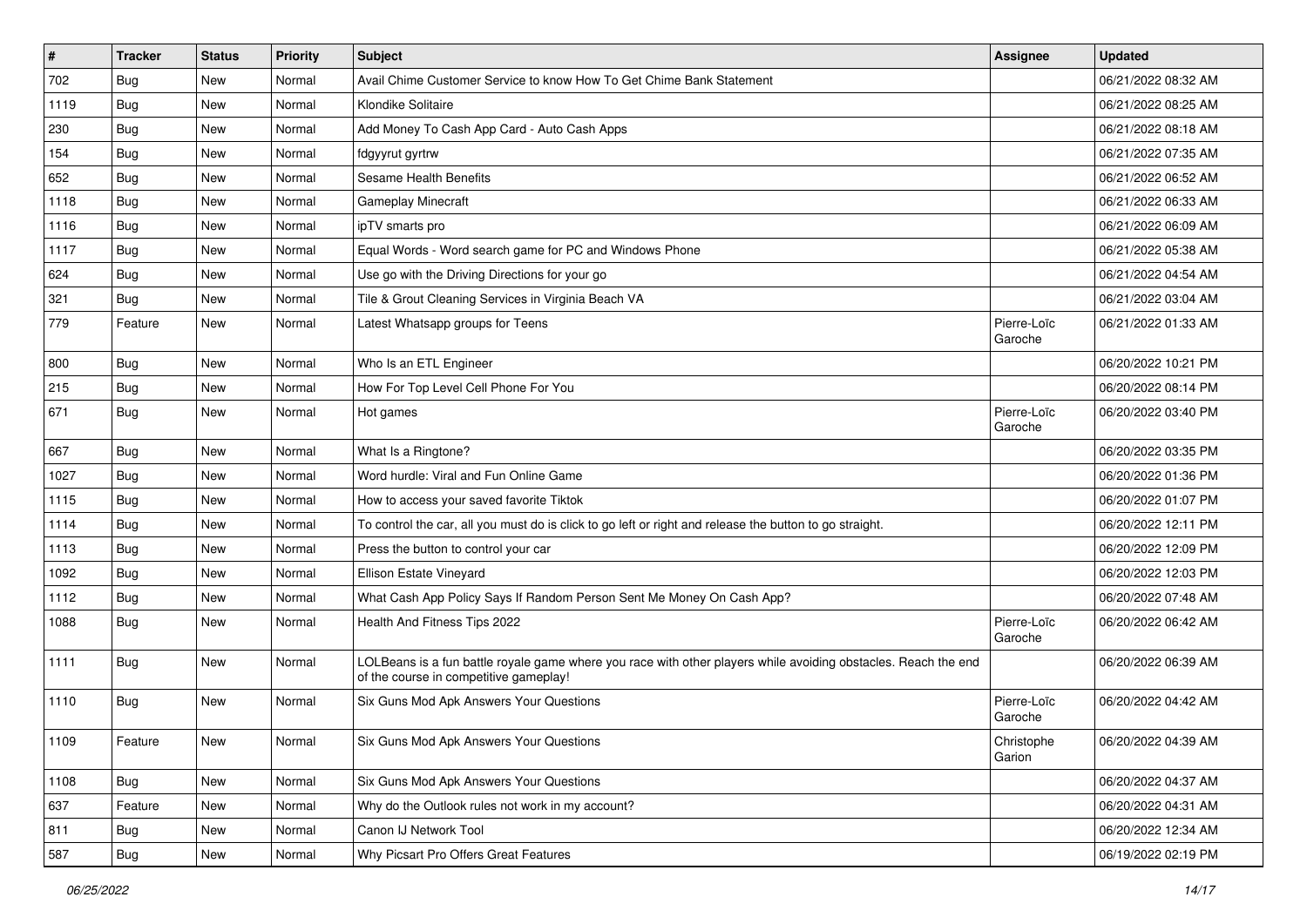| #    | <b>Tracker</b> | <b>Status</b> | <b>Priority</b> | <b>Subject</b>                                                                                                                                                                                                                                    | <b>Assignee</b>        | <b>Updated</b>      |
|------|----------------|---------------|-----------------|---------------------------------------------------------------------------------------------------------------------------------------------------------------------------------------------------------------------------------------------------|------------------------|---------------------|
| 272  | Feature        | New           | Normal          | Fashion                                                                                                                                                                                                                                           |                        | 06/19/2022 08:01 AM |
| 591  | Bug            | New           | Normal          | How To Find Facebook Modifications For Your Spotify Premium Apk?                                                                                                                                                                                  |                        | 06/19/2022 06:07 AM |
| 860  | Bug            | New           | Normal          | pokemon guide                                                                                                                                                                                                                                     | Pierre-Loïc<br>Garoche | 06/18/2022 08:18 PM |
| 627  | <b>Bug</b>     | New           | Normal          | <b>HELO</b>                                                                                                                                                                                                                                       |                        | 06/18/2022 06:50 PM |
| 895  | <b>Bug</b>     | New           | Normal          | Cash App Scams                                                                                                                                                                                                                                    |                        | 06/18/2022 02:36 PM |
| 176  | Bug            | New           | Normal          | instant loan without documents                                                                                                                                                                                                                    |                        | 06/18/2022 01:43 PM |
| 253  | Bug            | New           | Normal          | Florence Lawrence                                                                                                                                                                                                                                 |                        | 06/18/2022 01:09 PM |
| 669  | Feature        | New           | Normal          | Nursing Assignment Help                                                                                                                                                                                                                           |                        | 06/18/2022 02:12 AM |
| 159  | <b>Bug</b>     | New           | Normal          | xfguih njgkh                                                                                                                                                                                                                                      |                        | 06/17/2022 10:26 PM |
| 776  | <b>Bug</b>     | New           | Normal          | Wibargain                                                                                                                                                                                                                                         |                        | 06/17/2022 08:52 PM |
| 545  | Feature        | New           | Normal          | Best Canvas Print Company                                                                                                                                                                                                                         |                        | 06/17/2022 08:25 PM |
| 705  | Bug            | New           | Normal          | wuxiaworld                                                                                                                                                                                                                                        |                        | 06/17/2022 04:54 PM |
| 670  | <b>Bug</b>     | New           | Normal          | JTWhatsApp Apk - The New and Improved WhatsApp                                                                                                                                                                                                    |                        | 06/17/2022 04:36 PM |
| 1106 | Bug            | New           | Normal          | How Do I Get Cash App ++ Without Confronting Any Technical Glitches?                                                                                                                                                                              |                        | 06/17/2022 02:20 PM |
| 339  | Bug            | New           | Normal          | Upholstery Cleaning Services in Norfolk VA                                                                                                                                                                                                        |                        | 06/17/2022 04:36 AM |
| 1104 | <b>Bug</b>     | New           | Normal          | Idle game fix bug                                                                                                                                                                                                                                 |                        | 06/17/2022 04:35 AM |
| 697  | <b>Bug</b>     | New           | Normal          | How to Descargar Pura TV For Android                                                                                                                                                                                                              |                        | 06/16/2022 10:40 PM |
| 918  | <b>Bug</b>     | New           | Normal          | Antivirus for IOS                                                                                                                                                                                                                                 |                        | 06/16/2022 10:36 PM |
| 1001 | Bug            | New           | Normal          | Venmo Keep Saying Error?                                                                                                                                                                                                                          |                        | 06/16/2022 02:11 PM |
| 1101 | Bug            | New           | Normal          | How to Delete Cash App History at once?                                                                                                                                                                                                           |                        | 06/16/2022 06:49 AM |
| 675  | <b>Bug</b>     | New           | Normal          | What Are Smart Tactics To Fix Cash App Transfer Failed Hurdles?                                                                                                                                                                                   |                        | 06/16/2022 04:37 AM |
| 949  | <b>Bug</b>     | New           | Normal          | <b>Educational Games</b>                                                                                                                                                                                                                          |                        | 06/15/2022 09:11 PM |
| 544  | <b>Bug</b>     | New           | Normal          | Hey! I had a very cool idea to order our general picture on canvas for my family as a gift. But couldn't find a good<br>one. Once my friend advised me this article in which I found what I was looking for and gave a cool gift to my<br>family. |                        | 06/15/2022 08:13 PM |
| 1078 | <b>Bug</b>     | New           | Normal          | What Bank Is Cash App On Plaid? Find Clarity And Assistance                                                                                                                                                                                       |                        | 06/15/2022 11:56 AM |
| 1080 | <b>Bug</b>     | New           | Normal          | How to use Math Wallet   Nexo wallet   CoinTiger Exchange                                                                                                                                                                                         |                        | 06/15/2022 11:56 AM |
| 1082 | Bug            | New           | Normal          | Reset chime bank password without phone number                                                                                                                                                                                                    |                        | 06/15/2022 11:56 AM |
| 1099 | Feature        | New           | Normal          | Whatsapp Plus - A New Way Of Communicating                                                                                                                                                                                                        |                        | 06/15/2022 10:48 AM |
| 1098 | <b>Bug</b>     | New           | Normal          | Life of a Fisherman                                                                                                                                                                                                                               |                        | 06/15/2022 08:10 AM |
| 1079 | Bug            | New           | Normal          | How to get cheap psychology assignment?                                                                                                                                                                                                           |                        | 06/15/2022 06:00 AM |
| 1081 | Feature        | New           | Normal          | drift boss- the best driftitng game                                                                                                                                                                                                               |                        | 06/15/2022 05:56 AM |
| 963  | Feature        | New           | Normal          | Why I am not getting cool cash app card designs- call experts                                                                                                                                                                                     |                        | 06/15/2022 05:21 AM |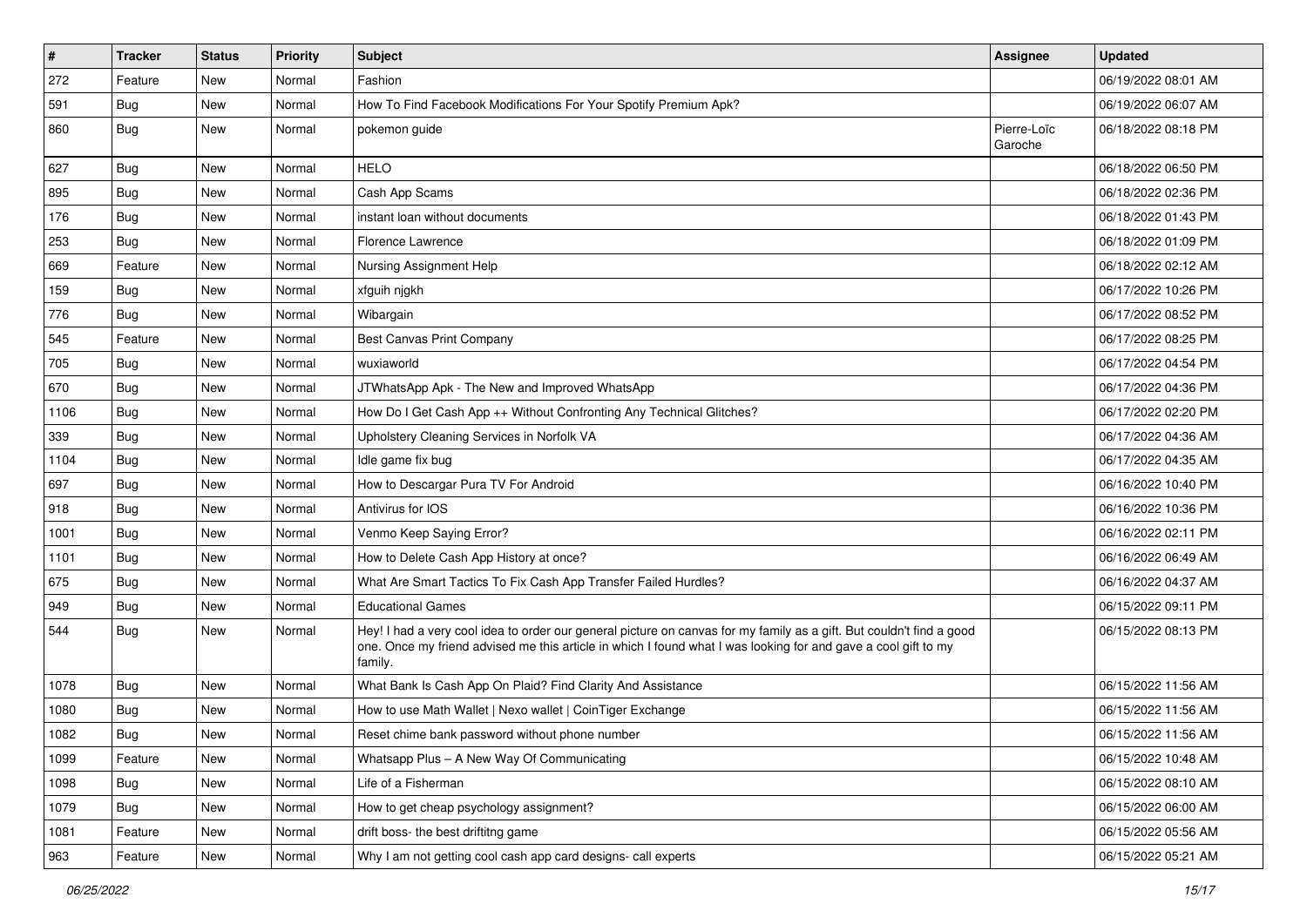| $\pmb{\#}$ | <b>Tracker</b> | <b>Status</b> | Priority | <b>Subject</b>                                                  | <b>Assignee</b>        | <b>Updated</b>      |
|------------|----------------|---------------|----------|-----------------------------------------------------------------|------------------------|---------------------|
| 1096       | <b>Bug</b>     | New           | Normal   | Race and experience new life.                                   |                        | 06/15/2022 04:45 AM |
| 1089       | <b>Bug</b>     | New           | Normal   | Pay Someone To Do My Assignment                                 |                        | 06/15/2022 04:44 AM |
| 925        | <b>Bug</b>     | New           | Normal   | tavor 7                                                         |                        | 06/15/2022 03:45 AM |
| 989        | Bug            | New           | Normal   | Barewoods Wax Cigar                                             |                        | 06/14/2022 08:06 PM |
| 1094       | <b>Bug</b>     | New           | Normal   | What time does direct deposit hit Cash App?                     |                        | 06/14/2022 03:27 PM |
| 995        | Feature        | New           | Normal   | "ij.start canon                                                 |                        | 06/14/2022 03:27 PM |
| 1093       | <b>Bug</b>     | New           | Normal   | Uniswap Exchange                                                | Christophe<br>Garion   | 06/14/2022 11:55 AM |
| 1091       | Bug            | New           | Normal   | Find family fun indoors and outdoors in the Jungfrau Region     |                        | 06/14/2022 09:33 AM |
| 828        | Bug            | <b>New</b>    | Normal   | Nursery management                                              |                        | 06/13/2022 08:55 AM |
| 509        | Feature        | New           | Normal   | Fashion                                                         | Anonymous              | 06/13/2022 03:39 AM |
| 191        | <b>Bug</b>     | New           | Normal   | <b>B2B Branding</b>                                             |                        | 06/13/2022 12:50 AM |
| 372        | <b>Bug</b>     | New           | Normal   | Auto Transport Services in Arlington County VA                  |                        | 06/12/2022 12:45 PM |
| 692        | Bug            | New           | Normal   | Esports 888b                                                    |                        | 06/12/2022 10:04 AM |
| 1051       | <b>Bug</b>     | New           | Normal   | <b>Dental Supplies USA</b>                                      |                        | 06/11/2022 09:20 PM |
| 1090       | <b>Bug</b>     | New           | Normal   | Pay Someone To Do My Assignment                                 |                        | 06/11/2022 03:15 PM |
| 1064       | <b>Bug</b>     | New           | Normal   | How to delete Cash App history?                                 | Pierre-Loïc<br>Garoche | 06/11/2022 10:29 AM |
| 1076       | Bug            | New           | Normal   | DedicatedHosting4u                                              |                        | 06/11/2022 09:15 AM |
| 1083       | Bug            | New           | Normal   | coin base review                                                |                        | 06/11/2022 09:13 AM |
| 1084       | Bug            | New           | Normal   | <b>Trippie Redd</b>                                             |                        | 06/11/2022 09:05 AM |
| 1087       | Bug            | New           | Normal   | How do new writers start out?                                   |                        | 06/10/2022 03:25 PM |
| 302        | <b>Bug</b>     | New           | Normal   | Auto Electrical Repair Services in Norcross GA                  |                        | 06/10/2022 06:30 AM |
| 227        | Bug            | New           | Normal   | Cash App Help & Solutions - Here You Will Get Better Assistance |                        | 06/10/2022 12:53 AM |
| 1085       | Feature        | New           | Normal   | dcvghdcc asgdvgd dveduqwv ajdhvwd                               |                        | 06/09/2022 03:46 PM |
| 1070       | Feature        | New           | Normal   | <b>Tableau Consulting Expertise</b>                             |                        | 06/09/2022 11:50 AM |
| 912        | Bug            | New           | Normal   | Cuphead Mobile Game Review                                      |                        | 06/09/2022 10:14 AM |
| 1073       | <b>Bug</b>     | New           | Normal   | Cricut Design Space                                             |                        | 06/07/2022 09:34 PM |
| 1057       | <b>Bug</b>     | New           | Normal   | <b>CCPlay Education Edition APK</b>                             |                        | 06/07/2022 04:07 AM |
| 1065       | Bug            | New           | Normal   | The top foreign language training game in 2022                  |                        | 06/07/2022 04:05 AM |
| 1074       | <b>Bug</b>     | New           | Normal   | Dissertation writing help at economical rates!                  | Christophe<br>Garion   | 06/06/2022 04:48 PM |
| 1002       | <b>Bug</b>     | New           | Normal   | <b>Chemistry Assignment Help</b>                                |                        | 06/04/2022 09:58 AM |
| 223        | <b>Bug</b>     | New           | Normal   | WhatsApp Plus: Download, Update and Themes                      |                        | 06/03/2022 08:07 PM |